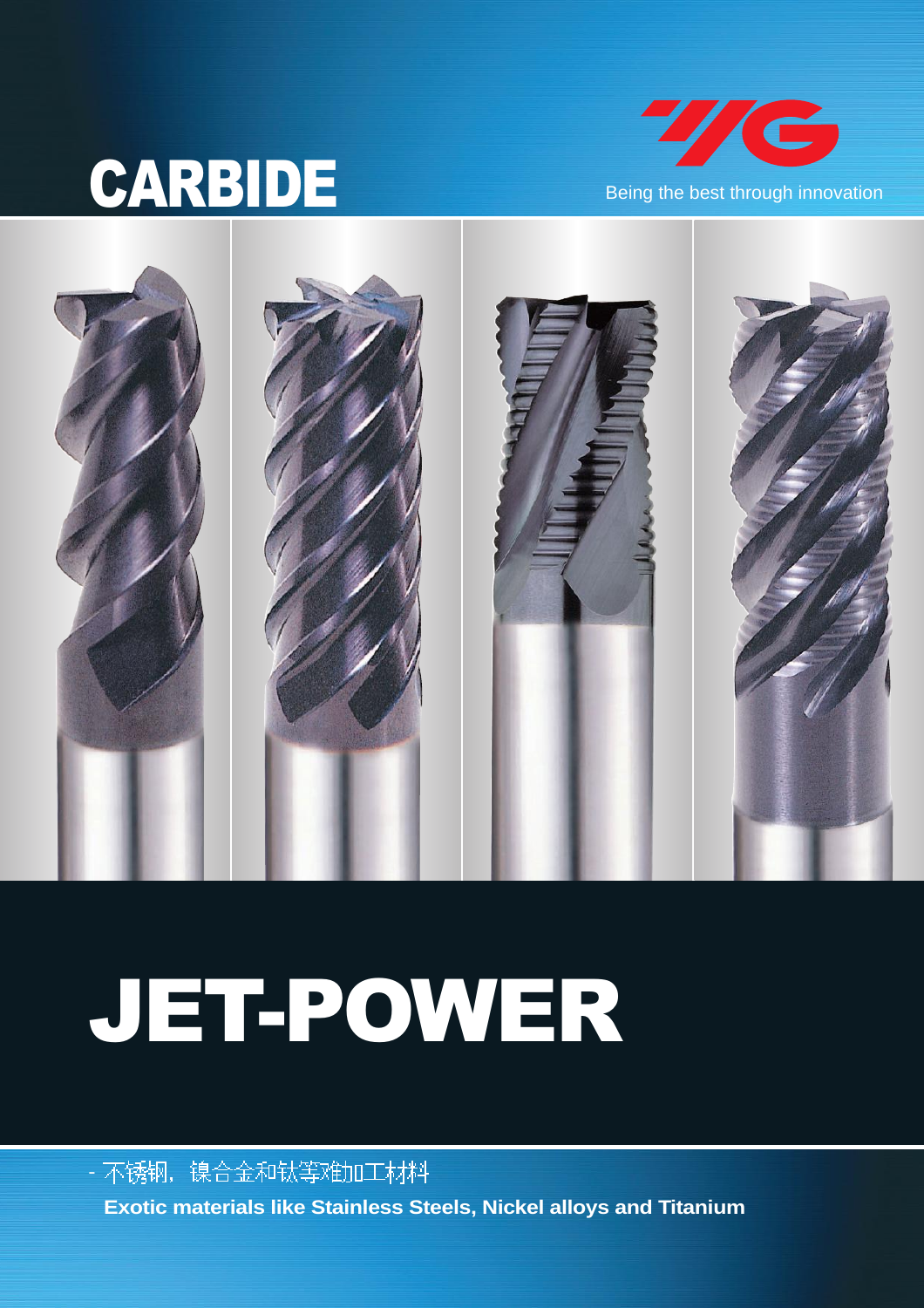# SELECTION GUIDE

| 项目                           | 型목           | 规格                                                                                          |                  | 尺寸<br>最小 最大       | 页    |
|------------------------------|--------------|---------------------------------------------------------------------------------------------|------------------|-------------------|------|
| <b>ITEM</b>                  | <b>MODEL</b> | <b>DESCRIPTION</b>                                                                          | SIZE             |                   | PAGE |
|                              |              |                                                                                             |                  | MIN MAX           |      |
| <b>EH911</b><br><b>EH912</b> |              | 硬质合金,2刃 35度螺旋角 短刃<br>CARBIDE, 2 FLUTE 35° HELIX SHORT LENGTH                                | D1.0             | D <sub>25.0</sub> | 696  |
| <b>EH913</b><br><b>EH914</b> |              | 硬质合金,4刃 35度螺旋角 短刃<br>CARBIDE, 4 FLUTE 35° HELIX SHORT LENGTH                                | D2.0             | D <sub>25.0</sub> | 697  |
| <b>EH830</b><br><b>EH840</b> |              | 硬质合金, 3&4刃 50度螺旋角 长刃<br>CARBIDE, 3&4 FLUTE 50° HELIX LONG LENGTH                            | D <sub>6.0</sub> | D <sub>25.0</sub> | 698  |
| <b>EH915</b><br><b>EH916</b> |              | 硬质合金,6&8刃 45度螺旋角 长刃(正前角)<br>CARBIDE, 6&8 FLUTE 45° HELIX LONG LENGTH (Positive Rake Angle)  | D <sub>6.0</sub> | D <sub>25.0</sub> | 699  |
| <b>EE515</b>                 |              | 粉末高速钢, 4&6刃 短刃<br>PREMIUM HSS-PM, 4&6 FLUTE SHORT LENGTH                                    | D <sub>3.0</sub> | D <sub>25.0</sub> | 700  |
| <b>EH852</b><br><b>EH862</b> |              | 硬质合金,多刃短刃 粗加工 - 细螺纹<br>CARBIDE, MULTI FLUTE SHORT LENGTH ROUGHING - FINE                    | D <sub>6.0</sub> | D <sub>25.0</sub> | 701  |
| <b>EH831</b><br><b>EH841</b> |              | 硬质合金, 多刃 长刃 粗加工 – 细螺纹<br>CARBIDE, MULTI FLUTE LONG LENGTH ROUGHING - FINE                   | D <sub>6.0</sub> | D <sub>25.0</sub> | 702  |
| <b>EH917</b><br><b>EH918</b> |              | 硬质合金, 多刃 45度螺旋角 短型 粗加工 – 细螺纹<br>CARBIDE, MULTI FLUTE 45° HELIX SHORT LENGTH ROUGHING - FINE | D <sub>6.0</sub> | D <sub>20.0</sub> | 703  |
| <b>EH919</b><br><b>EH920</b> |              | 硬质合金,多刃 45度螺旋角 长刃 粗加工 - 细螺纹<br>CARBIDE, MULTI FLUTE 45° HELIX LONG LENGTH ROUGHING - FINE   | D4.0             | D <sub>25.0</sub> | 704  |
| <b>EH921</b><br><b>EH942</b> |              | 硬质合金, 多刃 45度螺旋角 长刃 粗加工 – 细螺纹<br>CARBIDE, MULTI FLUTE 45° HELIX LONG REACH ROUGHING - FINE   | D <sub>6.0</sub> | D <sub>20.0</sub> | 705  |
|                              |              | 推荐的切削条件<br><b>RECOMMENDED CUTTING CONDITIONS</b>                                            |                  |                   | 706  |

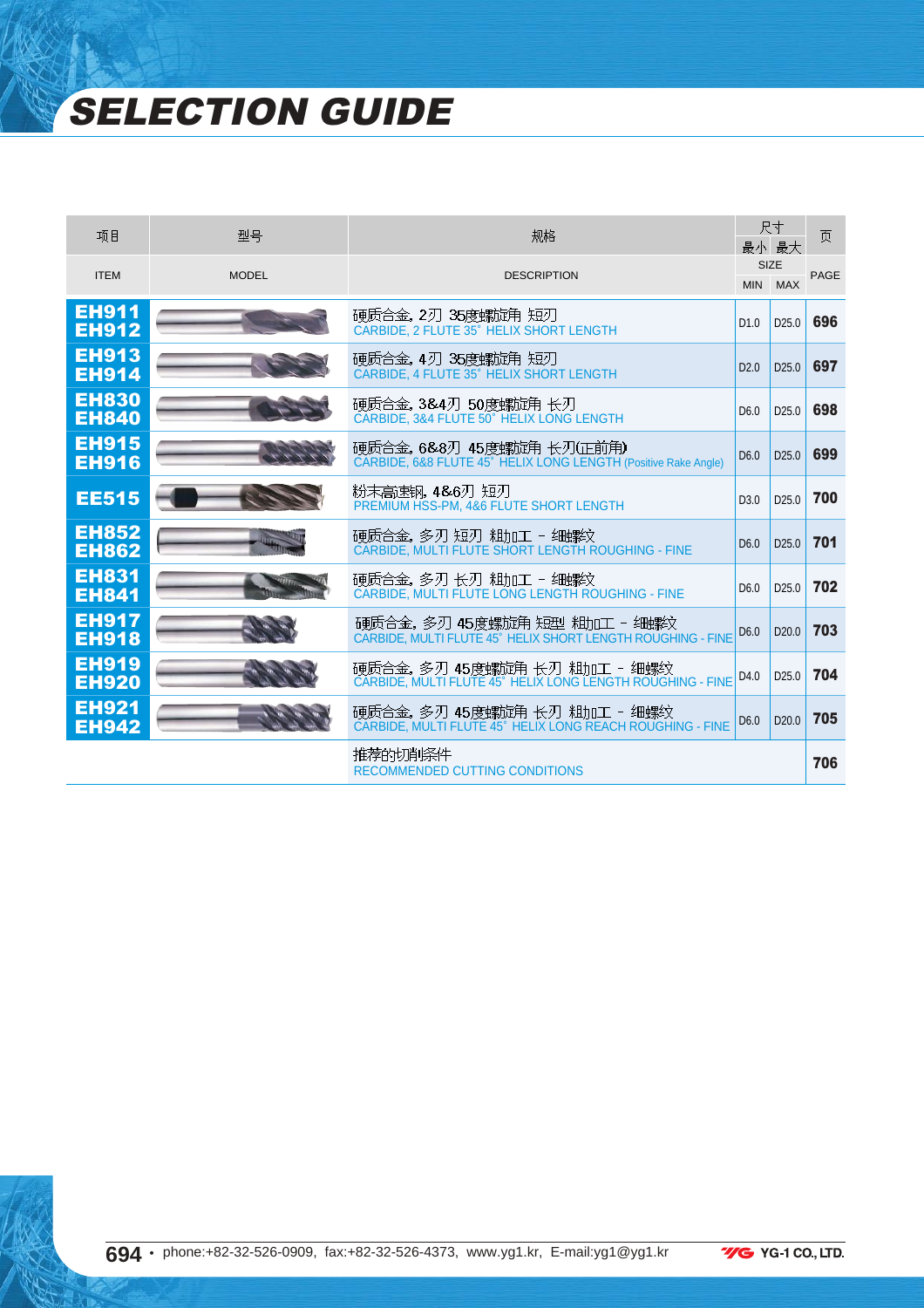# **JET-POWER END MILLS**

|                         |                        |                              |     |                        |                                |        |    |    |                             |                     |                | ◎: 优(Excellent) ○: 良(Good) |
|-------------------------|------------------------|------------------------------|-----|------------------------|--------------------------------|--------|----|----|-----------------------------|---------------------|----------------|----------------------------|
| 碳钢                      | 合金钢                    | 预硬钢                          |     | 硬化钢                    | 高硬钢                            | 铜      | 石墨 | 铸铁 | 铝                           | 不锈钢                 | 钛              | 铬镍铁合金                      |
| Carbon<br><b>Steels</b> | Alloy<br><b>Steels</b> | Prehardened<br><b>Steels</b> |     | <b>Hardened Steels</b> | High Hardened<br><b>Steels</b> |        |    |    |                             |                     |                |                            |
| $-HB225$                | HB225~325              | HRc30~40                     |     | HRc40~45 HRc45~55      | HRc55~70                       | Copper |    |    | Graphite Cast Iron Aluminum | Stainless<br>Steels | Titanium       | Inconel                    |
| $\bigcirc$              | $\circledcirc$         | $\circledcirc$               | ( ) |                        |                                |        |    |    |                             | $\bigcirc$          | 0              |                            |
| $\bigcirc$              | $\circledcirc$         | $\circledcirc$               | ∩   |                        |                                |        |    |    |                             | $\circledcirc$      | $\circledcirc$ |                            |
| $\bigcirc$              | $\circledcirc$         | $\circledcirc$               | ∩   |                        |                                |        |    |    |                             | $\circledcirc$      | $\circledcirc$ | ∩                          |
| $\bigcirc$              | $\circledcirc$         | $\circledcirc$               | ( ) |                        |                                |        |    |    |                             | $\circledcirc$      | $\circledcirc$ |                            |
| $\bigcirc$              | $\circledcirc$         | $\circledcirc$               | ∩   |                        |                                |        |    |    |                             | $\circledcirc$      | $\circledcirc$ |                            |
| $\bigcirc$              | $\circledcirc$         | $\circledcirc$               | ∩   |                        |                                |        |    |    |                             | $\circledcirc$      | $\circledcirc$ | ∩                          |
| $\bigcirc$              | $\circledcirc$         | $\circledcirc$               | ∩   |                        |                                |        |    |    |                             | $\circledcirc$      | $\circledcirc$ | ∩                          |
| $\bigcirc$              | $\circledcirc$         | $\circledcirc$               | ∩   |                        |                                |        |    |    |                             | $\circledcirc$      | $\circledcirc$ | ∩                          |
| $\bigcirc$              | $\circledcirc$         | $\circledcirc$               | ( ) |                        |                                |        |    |    |                             | $\circledcirc$      | $\circledcirc$ | ∩                          |
| ○                       | $\circledcirc$         | $\circledcirc$               | ( ) |                        |                                |        |    |    |                             | $\circledcirc$      | $\circledcirc$ |                            |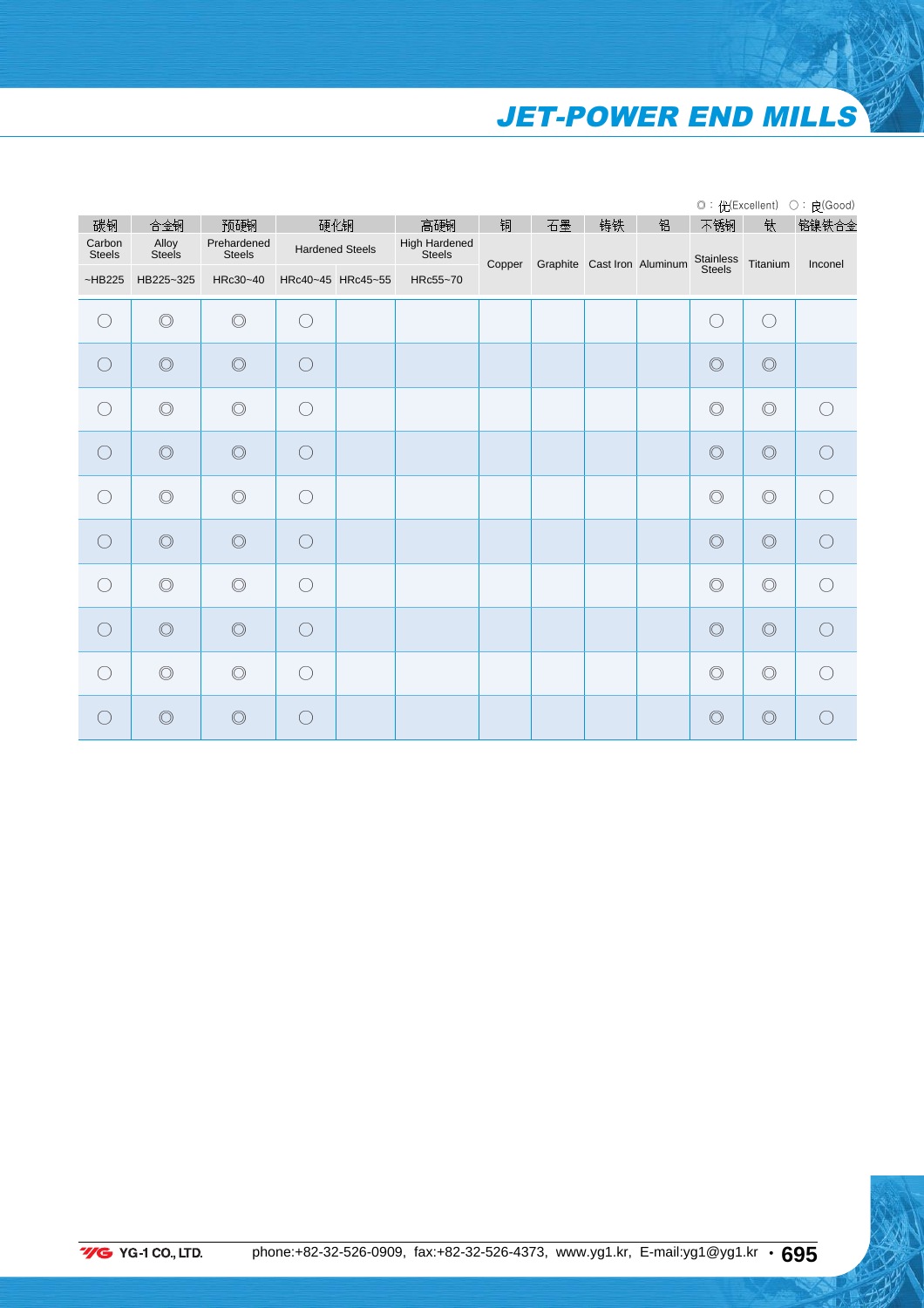

JET-POWER END MILLS

MILLING





**FLAT SHANK** 

# 硬质合金, 2刃 35度螺旋角 短刃 **CARBIDE, 2 FLUTE 35。HELIX SHORT LENGTH**

▶ 超微粒硬质合金

 $MG$ 

 $\rightarrow$ 

- ▶ 减少了角边处的崩刃
- ▶ 适合于低硬化钢(HRc45以下), 合金钢, 工具钢, 碳素钢, 预硬钢, 不锈钢等
- ▶Ultra micro grain carbide
- ▶ Reduces chipping of corner edges
- ▶Suitable for low hardness materials(under HRc45), alloy steels, tool steels, carbon steels, prehardened steels, stainless steels, etc





up to Ø3mm over Ø3mm

|              | 型号          | 刃部直径                           | 柄部直径                            | 刃长               | 单位(Unit): mm<br>全长       |
|--------------|-------------|--------------------------------|---------------------------------|------------------|--------------------------|
|              | EDP No.     |                                |                                 |                  |                          |
| <b>PLAIN</b> | <b>FLAT</b> | <b>Mill</b><br><b>Diameter</b> | <b>Shank</b><br><b>Diameter</b> | Length<br>of Cut | <b>Overall</b><br>Length |
| EH911010     |             | 1.0                            | $\overline{4}$                  | 2.5              | 40                       |
| EH911901     | EH912901    | 1.0                            | 6                               | 2.5              | 40                       |
| EH911015     |             | 1.5                            | $\overline{4}$                  | $\overline{4}$   | 40                       |
| EH911902     | EH912902    | 1.5                            | 6                               | $\overline{4}$   | 40                       |
| EH911020     |             | 2.0                            | $\overline{4}$                  | $\overline{6}$   | 40                       |
| EH911903     | EH912903    | 2.0                            | $\overline{6}$                  | 6                | 40                       |
| EH911025     |             | 2.5                            | $\overline{4}$                  | 8                | 40                       |
| EH911904     | EH912904    | 2.5                            | 6                               | 8                | 40                       |
| EH911030     | EH912030    | 3.0                            | 6                               | 8                | 45                       |
| EH911035     | EH912035    | 3.5                            | $\overline{6}$                  | 10               | 45                       |
| EH911040     | EH912040    | 4.0                            | 6                               | 11               | 45                       |
| EH911045     | EH912045    | 4.5                            | $\overline{6}$                  | 11               | 45                       |
| EH911050     | EH912050    | 5.0                            | 6                               | 13               | 50                       |
| EH911055     | EH912055    | 5.5                            | 6                               | 13               | 50                       |
| EH911060     | EH912060    | 6.0                            | 6                               | 13               | 50                       |
| EH911065     | EH912065    | 6.5                            | 8                               | 16               | 60                       |
| EH911070     | EH912070    | 7.0                            | $\overline{8}$                  | 16               | 60                       |
| EH911075     | EH912075    | 7.5                            | $\overline{8}$                  | 16               | 60                       |
| EH911080     | EH912080    | 8.0                            | 8                               | 19               | 60                       |
| EH911085     | EH912085    | 8.5                            | 10                              | 19               | 70                       |
| EH911090     | EH912090    | 9.0                            | 10                              | 19               | 70                       |
| EH911095     | EH912095    | 9.5                            | 10                              | 19               | 70                       |
| EH911100     | EH912100    | 10.0                           | 10                              | 55               | 70                       |
| EH911110     | EH912110    | 11.0                           | 12                              | 22               | 75                       |
| EH911120     | EH912120    | 12.0                           | 12                              | 26               | 75                       |
| EH911140     | EH912140    | 14.0                           | 16                              | 26               | 85                       |
| EH911160     | EH912160    | 16.0                           | 16                              | 32               | 100                      |
| EH911180     | EH912180    | 18.0                           | 16                              | 32               | 100                      |
| EH911200     | EH912200    | 20.0                           | 20                              | 38               | 105                      |
| EH911220     | EH912220    | 22.0                           | 20                              | 38               | 105                      |
| EH911250     | EH912250    | 25.0                           | 25                              | 45               | 120                      |



|                         | $0 \sim -0.03$         | h6                           |                        |                   |                                       |        |          |    |                    |                                   |          |            |
|-------------------------|------------------------|------------------------------|------------------------|-------------------|---------------------------------------|--------|----------|----|--------------------|-----------------------------------|----------|------------|
|                         |                        |                              |                        |                   |                                       |        |          |    |                    | ◎:优(Excellent)                    |          | ○: 良(Good) |
| 碳钢                      | 合金钢                    | 预硬钢                          |                        | 硬化钢               | 高硬钢                                   | 铜      | 石墨       | 铸铁 | 铝                  | 不锈钢                               | 钛        | 铬镍铁合金      |
| Carbon<br><b>Steels</b> | Allov<br><b>Steels</b> | Prehardened<br><b>Steels</b> | <b>Hardened Steels</b> |                   | <b>High Hardened</b><br><b>Steels</b> | Copper | Graphite |    | Cast Iron Aluminum | <b>Stainless</b><br><b>Steels</b> | Titanium | Inconel    |
| $-HB225$                | HB225~325              | HRc30~40                     |                        | HRc40~45 HRc45~55 | HRc55~70                              |        |          |    |                    |                                   |          |            |
| Э                       | O                      | O                            |                        |                   |                                       |        |          |    |                    |                                   |          |            |



Mill Dia. Tolerance(mm)

**696 •** phone:+82-32-526-0909, fax:+82-32-526-4373, www.yg1.kr, E-mail:yg1@yg1.kr

**7/G** YG-1 CO., LTD.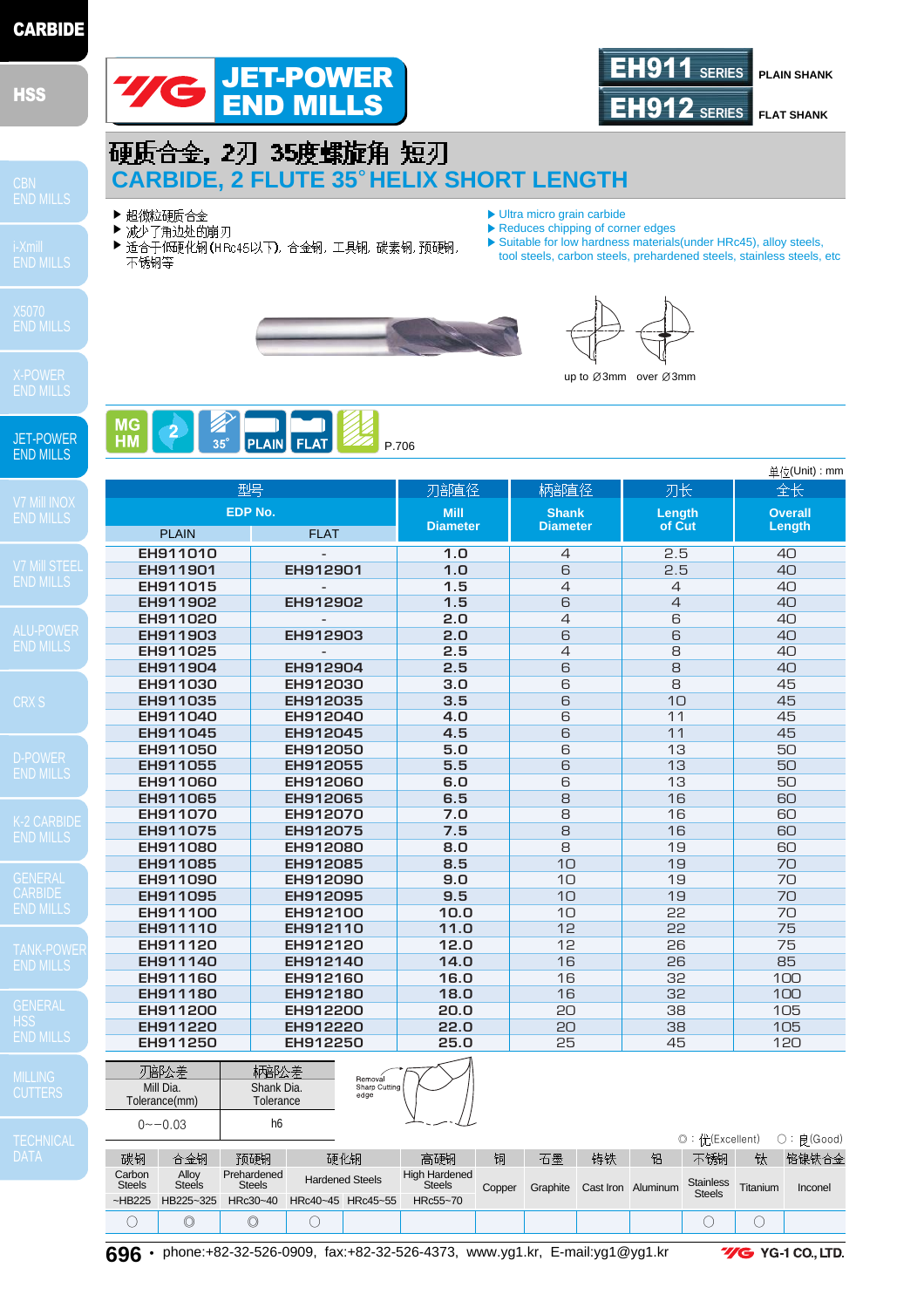



## 硬质合金 4刃 35度螺旋角 短刃 **CARBIDE, 4 FLUTE 35**。**HELIX SHORT LENGTH**

- ▶ 超微粒硬质合金
- ▶ 减少了角边处的崩刃
- ▶ 适合于低硬化钢(H Rc45以下), 合金钢, 工具钢, 碳素钢, 预硬钢, 不锈钢等
- ▶Ultra micro grain carbide
- 
- 
- ▶ Reduces chipping of corner edges
- ▶ Suitable for low hardness materials(under HRc45), alloy steels, tool steels, carbon steels, prehardened steels, stainless steels, etc







|                         |             |                                |                                 |                  | 单位(Unit): mm             |                                                   |
|-------------------------|-------------|--------------------------------|---------------------------------|------------------|--------------------------|---------------------------------------------------|
| 型号                      |             | 刃部直径                           | 柄部直径                            | 刃长               | 全长                       |                                                   |
| EDP No.<br><b>PLAIN</b> | <b>FLAT</b> | <b>Mill</b><br><b>Diameter</b> | <b>Shank</b><br><b>Diameter</b> | Length<br>of Cut | <b>Overall</b><br>Length | $V\bar{7}$ Mi $\bar{1}\bar{1}$ I<br><b>END MI</b> |
| EH913020                |             | 2.0                            | $\overline{4}$                  | 6                | 40                       |                                                   |
| EH913901                | EH914901    | 2.0                            | 6                               | 6                | 40                       | V7 Mill :                                         |
| EH913025                |             | 2.5                            | $\overline{a}$                  | 8                | 40                       | <b>END MI</b>                                     |
| EH913902                | EH914902    | 2.5                            | 6                               | 8                | 40                       |                                                   |
| EH913030                | EH914030    | 3.0                            | 6                               | 8                | 45                       | <b>ALU-PC</b>                                     |
| EH913035                | EH914035    | 3.5                            | 6                               | 10               | 45                       | <b>END MI</b>                                     |
| EH913040                | EH914040    | 4.0                            | 6                               | 11               | 45                       |                                                   |
| EH913045                | EH914045    | 4.5                            | 6                               | 11               | 45                       |                                                   |
| EH913050                | EH914050    | 5.0                            | 6                               | 13               | 50                       | CRX S                                             |
| EH913055                | EH914055    | 5.5                            | 6                               | 13               | 50                       |                                                   |
| EH913060                | EH914060    | 6.0                            | 6                               | 13               | 50                       |                                                   |
| EH913065                | EH914065    | 6.5                            | 8                               | 16               | 60                       | D-POW                                             |
| EH913070                | EH914070    | 7.0                            | 8                               | 16               | 60                       | <b>END MI</b>                                     |
| EH913075                | EH914075    | 7.5                            | 8                               | 16               | 60                       |                                                   |
| EH913080                | EH914080    | 8.0                            | 8                               | 19               | 60                       |                                                   |
| EH913085                | EH914085    | 8.5                            | 10                              | 19               | 70                       | K-2 CAI                                           |
| EH913090                | EH914090    | 9.0                            | 10                              | 19               | 70                       | <b>END MI</b>                                     |
| EH913095                | EH914095    | 9.5                            | 10                              | 19               | 70                       |                                                   |
| EH913100                | EH914100    | 10.0                           | 10                              | 22               | 70                       | <b>GENER</b>                                      |
| EH913110                | EH914110    | 11.0                           | 12                              | 22               | 75                       | <b>CARBIL</b>                                     |
| EH913120                | EH914120    | 12.0                           | 12                              | 26               | 75                       | <b>END MI</b>                                     |
| EH913140                | EH914140    | 14.0                           | 16                              | 26               | 85                       |                                                   |
| EH913160                | EH914160    | 16.0                           | 16                              | 32               | 100                      | <b>TANK-F</b>                                     |
| EH913180                | EH914180    | 18.0                           | 16                              | 32               | 100                      | <b>END MI</b>                                     |
| EH913200                | EH914200    | 20.0                           | 20                              | 38               | 105                      |                                                   |
| EH913220                | EH914220    | 22.0                           | 20                              | 38               | 105                      | GENER                                             |
| EH913250                | EH914250    | 25.0                           | 25                              | 45               | 120                      |                                                   |





|                                                                                                                                                                                                  |                     |          | ◎:优(Excellent) ○:良(Good) |
|--------------------------------------------------------------------------------------------------------------------------------------------------------------------------------------------------|---------------------|----------|--------------------------|
| 铸铁<br>碳钢<br>合金钢<br>铜<br>铝<br>预硬钢<br>硬化钢<br>石墨<br>高硬钢                                                                                                                                             | 不锈钢                 | 뜏        | 铬镍铁合金                    |
| Carbon<br><b>High Hardened</b><br>Prehardened<br>Alloy<br><b>Hardened Steels</b><br><b>Steels</b><br><b>Steels</b><br><b>Steels</b><br><b>Steels</b><br>Cast Iron Aluminum<br>Graphite<br>Copper | Stainless<br>Steels | Titanium | Inconel                  |
| HB225~325<br>HRc30~40<br>HRc40~45 HRc45~55<br>$-HB225$<br>HRc55~70                                                                                                                               |                     |          |                          |
| O<br>O                                                                                                                                                                                           | O                   | U        |                          |

END MILLS

END MILLS

JET-POWER END MILLS

END MILLS

END MILLS

HSS END MILLS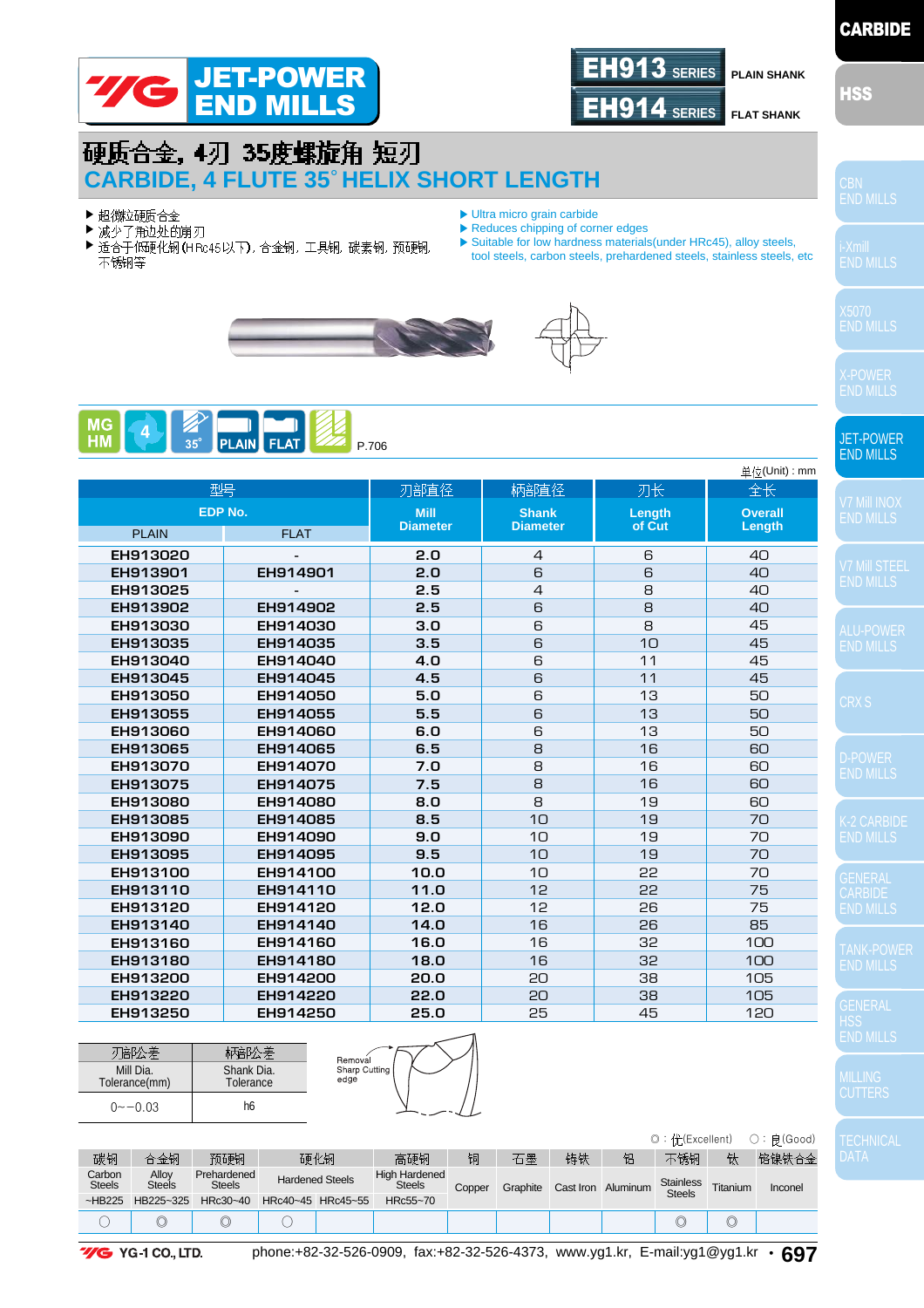

▶ 超微粒硬质合金 ▶ 减少了角边处的崩刃

不锈钢等

**MG** 

**HM** 

**EH830060 EH830080 EH830100 EH830120 EH830160 EH830180 EH830200 EH830250**

3&4

Mill Dia. Tolerance(mm)  $0 \sim -0.03$ 

刃部公差

**EDP No.** PLAIN **FLAT** 

型号

 $50^{\circ}$ 

JET-POWER END MILLS

**CARBIDE** 

MILLING

|                         |                        |                              |                                                |          |        |          |                    |   | ◯ : 什(Excellent)                  |          | ○:良(Good) |
|-------------------------|------------------------|------------------------------|------------------------------------------------|----------|--------|----------|--------------------|---|-----------------------------------|----------|-----------|
| 碳钢                      | 合金钢                    | 预硬钢                          | 硬化钢                                            | 高硬钢      | 铜      | 石墨       | 铸铁                 | 铝 | 不锈钢                               | 뜏        | 铬镍铁合金     |
| Carbon<br><b>Steels</b> | Alloy<br><b>Steels</b> | Prehardened<br><b>Steels</b> | <b>High Hardened</b><br><b>Hardened Steels</b> |          | Copper | Graphite | Cast Iron Aluminum |   | <b>Stainless</b><br><b>Steels</b> | Titanium | Inconel   |
| $-HB225$                | HB225~325              | HRc30~40                     | HRc40~45 HRc45~55                              | HRc55~70 |        |          |                    |   |                                   |          |           |
|                         | $\circledcirc$         | U                            |                                                |          |        |          |                    |   |                                   | U        |           |
|                         |                        |                              |                                                |          |        |          |                    |   |                                   |          |           |





**Shank Diameter**

柄部直径



**No. of Flute**

刃数

(Unit) : mm

- ▶Ultra micro grain carbide ▶ Reduces chipping of corner edges
- ▶ 适合于低硬化钢(HRc45以下), 合金钢, 工具钢, 碳素钢, 预硬钢, ▶Suitable for low hardness materials(under HRc45), alloy steels, tool steels, carbon steels, prehardened steels, stainless steels, etc



P.707

**6.0 8.0 10.0 12.0 16.0 18.0 20.0 25.0**

**Mill Diameter**

刃部直径

**CARBIDE, 3&4 FLUTE 50**。**HELIX LONG LENGTH**

JET-POWER

硬质合金, 3&4刃 50度螺旋角 长刃

**EH840060 EH840080 EH840100 EH840120 EH840160 EH840180 EH840200 EH840250**

**PLAIN** FLAT

Shank Dia. **Tolerance** h6

柄部公差



**Length of Cut**

刃长

**Overall Length**

全长

EH830 **SERIES PLAIN SHANK**

**FLAT SHANK** 

**698 •** phone:+82-32-526-0909, fax:+82-32-526-4373, www.yg1.kr, E-mail:yg1@yg1.kr

**7/G** YG-1 CO., LTD.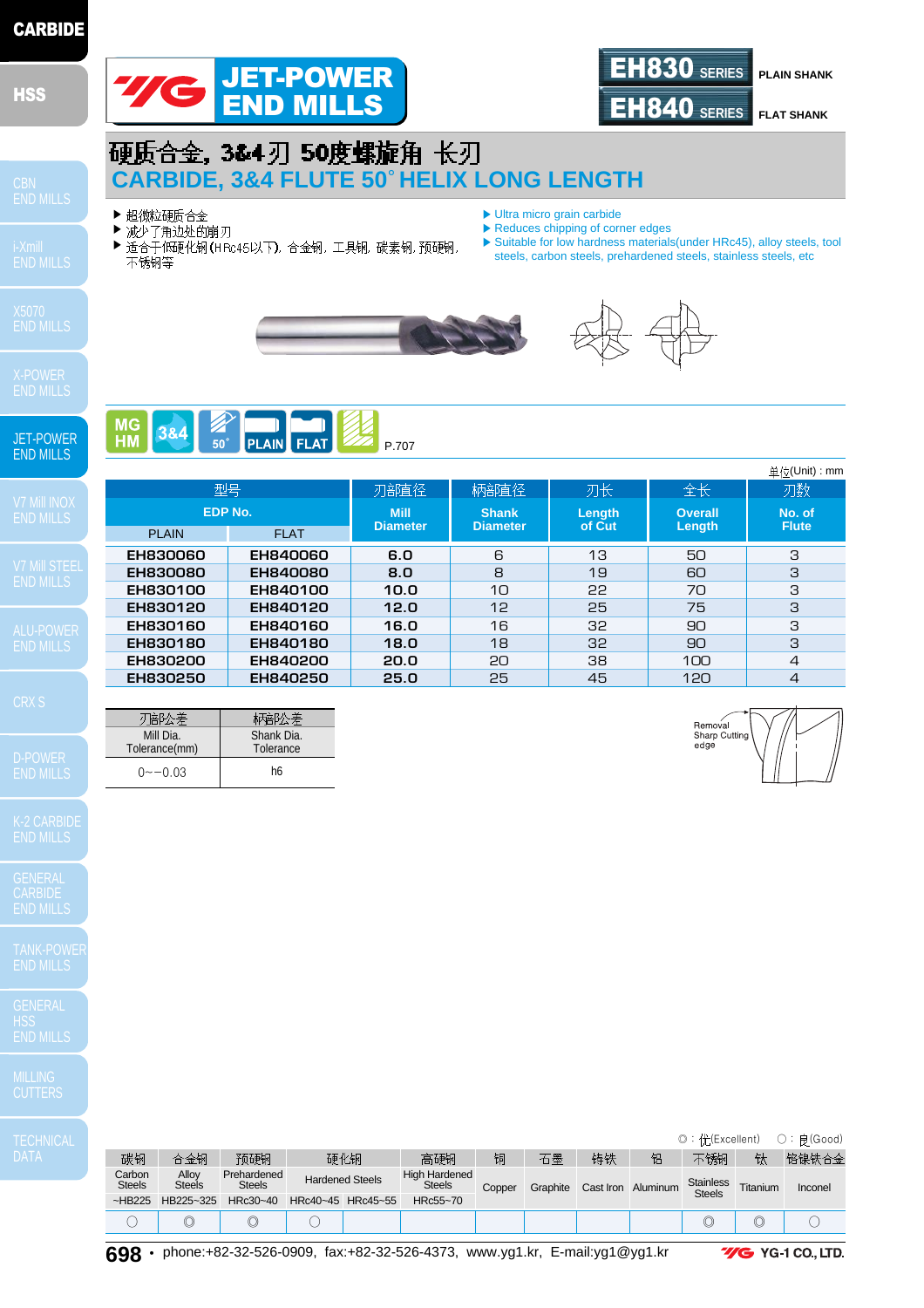



# END MILLS



END MILLS

#### JET-POWER END MILLS



END MILLS

HSS END MILLS

Stainless Titanium Inconel

不锈钢

◎ : (Excellent) ◯ : (Good)

钛

铬镍铁合金

| 不锈钢等                               |                                 |                                |                                 | steels, carbon steels, prehardened steels, stainless steels, etc |                                  |                        |  |  |  |
|------------------------------------|---------------------------------|--------------------------------|---------------------------------|------------------------------------------------------------------|----------------------------------|------------------------|--|--|--|
|                                    |                                 |                                |                                 |                                                                  |                                  |                        |  |  |  |
| MG<br>HM<br>6&8<br>$45^\circ$      | PLAIN FLAT                      | P.708                          |                                 |                                                                  |                                  | 单位(Unit): mm           |  |  |  |
|                                    | 型号                              | 刃部直径                           | 柄部直径                            | 刃长                                                               | 全长                               | 刃数                     |  |  |  |
|                                    | EDP No.                         | <b>Mill</b><br><b>Diameter</b> | <b>Shank</b><br><b>Diameter</b> | Length<br>of Cut                                                 | <b>Overall</b><br>Length         | No. of<br><b>Flute</b> |  |  |  |
| <b>PLAIN</b>                       | <b>FLAT</b>                     |                                |                                 |                                                                  |                                  |                        |  |  |  |
| EH915060                           | EH916060                        | 6.0                            | 6                               | 13                                                               | 57                               | 6                      |  |  |  |
| EH915070                           | EH916070                        | 7.0                            | 8                               | 16                                                               | 63                               | 6                      |  |  |  |
| EH915080                           | EH916080                        | 8.0                            | 8                               | 19                                                               | 63                               | 6                      |  |  |  |
| EH915090                           | EH916090                        | 9.0                            | 10                              | 19                                                               | 72                               | 6                      |  |  |  |
| EH915100                           | EH916100                        | 10.0                           | 1 <sub>O</sub>                  | 22                                                               | 72                               | 6                      |  |  |  |
| EH915120                           | EH916120                        | 12.0                           | 12                              | 26                                                               | 83                               | 6                      |  |  |  |
| EH915140                           | EH916140                        | 14.0                           | 14                              | 26                                                               | 83                               | 6                      |  |  |  |
| EH915160                           | EH916160                        | 16.0                           | 16                              | 32                                                               | 92                               | 6                      |  |  |  |
| EH915180                           | EH916180                        | 18.0                           | 18                              | 32                                                               | 92                               | 8                      |  |  |  |
| EH915200                           | EH916200                        | 20.0                           | 20                              | 38                                                               | 104                              | 8                      |  |  |  |
| EH915250                           | EH916250                        | 25.0                           | 25                              | 44                                                               | 104                              | 8                      |  |  |  |
| 刃部公差<br>Mill Dia.<br>Tolerance(mm) | 柄部公差<br>Shank Dia.<br>Tolerance |                                |                                 |                                                                  | Removal<br>Sharp Cutting<br>edge |                        |  |  |  |
| $0 \sim -0.03$                     | h <sub>6</sub>                  |                                |                                 |                                                                  |                                  |                        |  |  |  |



▶ 超微粒硬质合金

Carbon Steels

碳钢

Alloy Steels

**YG** YG-1 CO., LTD.

合金钢

~HB225 HB225~325 HRc30~40 HRc40~45 HRc45~55 HRc55~70

Prehardened **Steels** 

预硬钢

- ▶ 减少了角边处的崩刃
- ▶ 适合于低硬化钢(H Rc45以下), 合金钢, 工具钢, 碳素钢, 预硬钢,
- ▶Ultra micro grain carbide
- ▶ Reduces chipping of corner edges

phone:+82-32-526-0909, fax:+82-32-526-4373, www.yg1.kr, E-mail:yg1@yg1.kr **• 699**

石墨

Copper Graphite Cast Iron Aluminum Stainles

铸铁

铝

○ ◎ ◎ ○ ◎◎ ○

铜

Steels

高硬钢

Hardened Steels High Hardened

硬化钢

- 
- 
- ▶ Suitable for low hardness materials(under HRc45), alloy steels, tool steels, carbon steels, prehardened steels, stainless steels, etc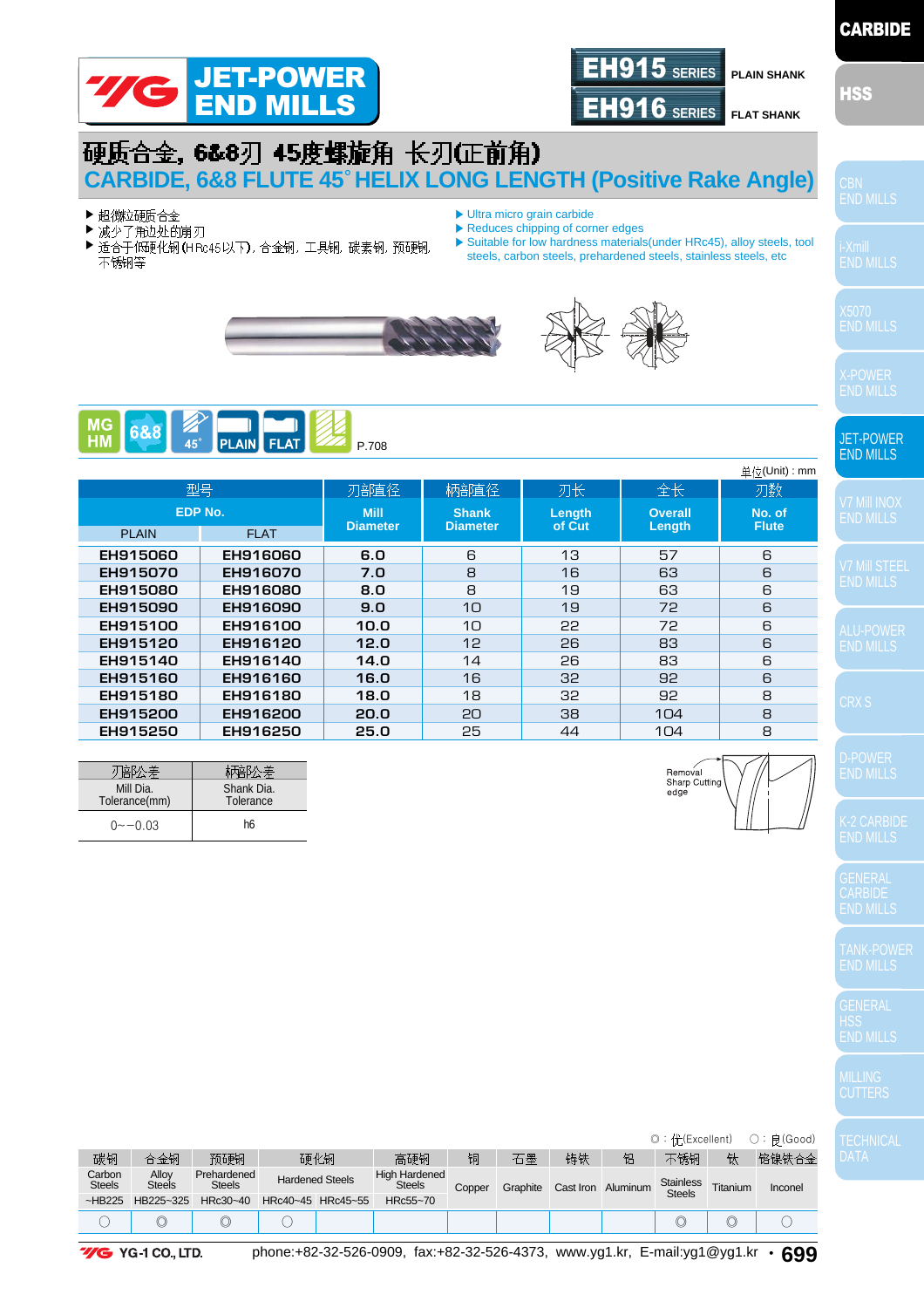JET-POWER END MILLS

**CARBIDE** 

MILLING

# JET-POWER **EE515** SERIES

### **FLAT SHANK**

# 粉末高速钢, 4&6刃短刃

## **PREMIUM HSS-PM, 4&6 FLUTE SHORT LENGTH**

- ▶ 在加工低硬度材料(HRc45以下), 合金钢, 工具钢, 碳素钢, 预硬 钢, 不锈钢, 钛, 镍时具有卓越的性能
- ▶ 高化学稳定性防止积屑瘤, 微小裂缝凹坑形成.
- ▶ 较高的表面粗糙度
- ▶Excellent performance on Low handness materials (under HRc45), alloy steels, tool steels, carbon steels, prehardened steels, Stainless Steel, Titanium, lnconel.
- ▶High chemical stability prevents built-up edge, micro cracks and crater wear.
- ▶Superior workpiece finish.





#### **YPM** 4&6  $30<sup>°</sup>$ **FLAT** P.709

|                             |                |                 |                 |        |                | 单位(Unit): mm   |
|-----------------------------|----------------|-----------------|-----------------|--------|----------------|----------------|
|                             | 型号             | 刃部直径            | 柄部直径            | 刃长     | 全长             | 死数             |
| <b>INOX</b><br>ILLS         | <b>EDP No.</b> | <b>Mill</b>     | <b>Shank</b>    | Length | <b>Overall</b> | No. of         |
|                             | <b>FLAT</b>    | <b>Diameter</b> | <b>Diameter</b> | of Cut | Length         | <b>Flute</b>   |
|                             | EE515030       | 3.0             | 6               | 8      | 52             | $\overline{4}$ |
| <b>STEEL</b><br><b>ILLS</b> | EE515040       | 4.0             | 6               | 11     | 55             | $\overline{4}$ |
|                             | EE515050       | 5.0             | 6               | 13     | 57             | $\overline{4}$ |
|                             | EE515060       | 6.0             | 6               | 13     | 57             | $\overline{4}$ |
| OWER                        | EE515080       | 8.0             | 10              | 19     | 69             | 4              |
| ILLS                        | EE515100       | 10.0            | 10              | 55     | 72             | $\overline{4}$ |
|                             | EE515120       | 12.0            | 12              | 26     | 83             | 4              |
|                             | EE515140       | 14.0            | 12              | 26     | 83             | $\overline{4}$ |
|                             | EE515160       | 16.0            | 16              | 32     | 92             | 6              |
|                             | EE515180       | 18.0            | 16              | 32     | 92             | 6              |
|                             | EE515200       | 20.0            | 20              | 38     | 104            | 6              |
| /FR                         | EE515250       | 25.0            | 25              | 45     | 121            | 6              |

| 刃部公差                       | 柄部公差                    |
|----------------------------|-------------------------|
| Mill Dia.<br>Tolerance(mm) | Shank Dia.<br>Tolerance |
| $0 - +0.03$                | h6                      |

◎ : 优(Excellent) ○ : 良(Good) 铬镍铁合金 不锈钢 碳钢 合金钢 预硬钢 硬化钢 高硬钢 铜 石墨 铸铁 | 铝 钛 Hardened Steels High Hardened Carbon Steels Alloy Steels Prehardened Steels Copper Graphite Cast Iron Aluminum Stainless Steels Stainless Titanium Inconel ~HB225 HB225~325 HRc30~40 HRc40~45 HRc45~55 HRc55~70 ○ ◎ ◎ ○ ◎◎ ○

**700 •** phone:+82-32-526-0909, fax:+82-32-526-4373, www.yg1.kr, E-mail:yg1@yg1.kr

**VG** YG-1 CO., LTD.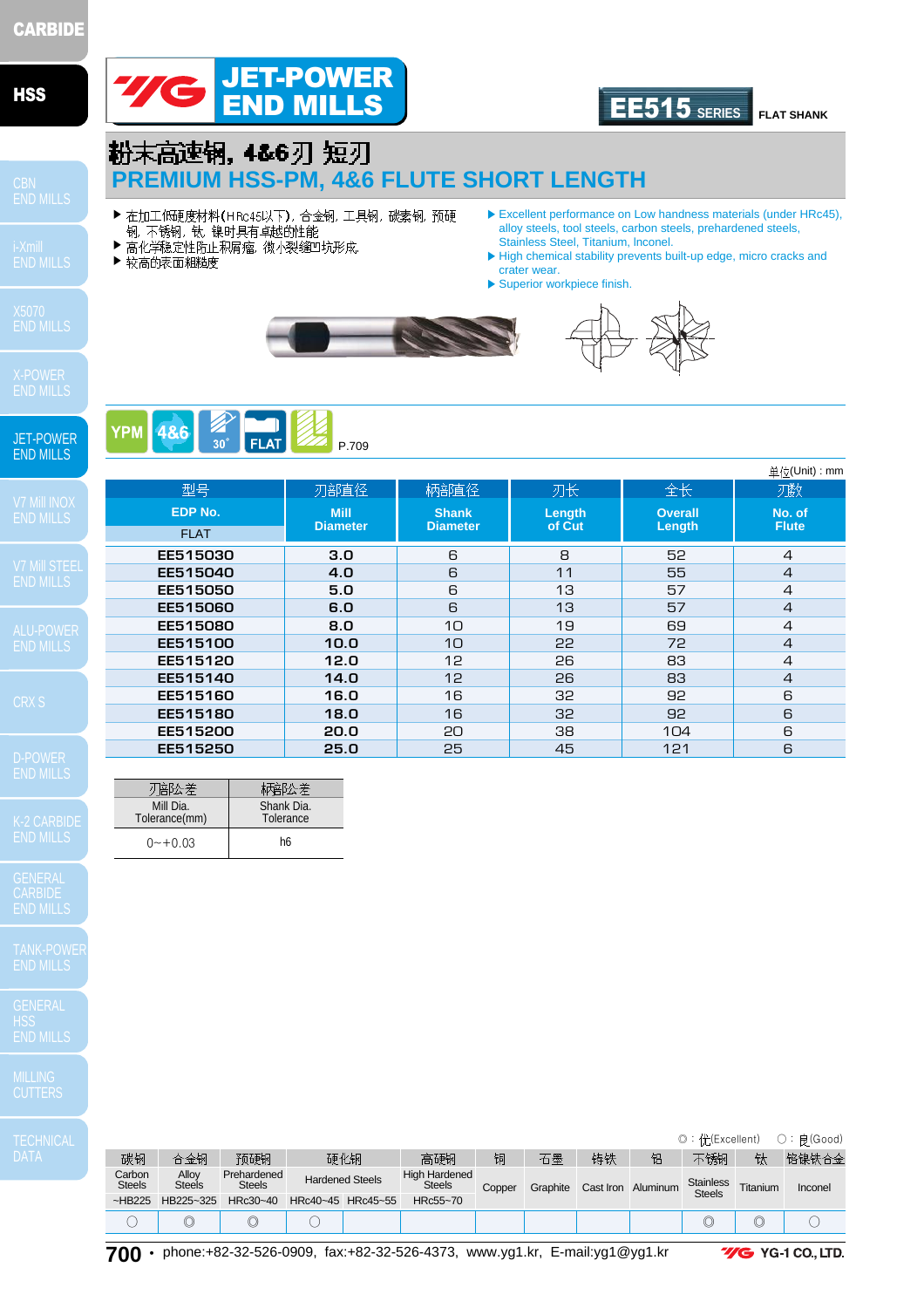



## 硬质合金,多刃短刃粗加工 - 细螺纹 **CARBIDE, MULTI FLUTE SHORT LENGTH ROUGHING - FINE**

- ▶ 适合于低硬化钢(H Rc45以下), 合金钢, 工具钢, 碳素钢, 预硬钢, 不锈钢等
- ▶高速铣削
- ▶快速排屑
- ▶Suitable for low hardness materials(under HRc45), alloy steels, tool steels, carbon steels, prehardened steels, stainless steels, etc ▶High velocity milling operation.
- ▶ Fast chip ejection.





|           |  | <b>Parties</b> |                              |  |  |
|-----------|--|----------------|------------------------------|--|--|
| <b>HM</b> |  |                | FINE 30° PLAIN FLAT 22 P.710 |  |  |

|                |             |                                |                                           |        |                | 单位(Unit): mm           |
|----------------|-------------|--------------------------------|-------------------------------------------|--------|----------------|------------------------|
| 型号             |             | 刃部直径                           | 柄部直径                                      | 刃长     | 全长             | 刃数                     |
| <b>EDP No.</b> |             | <b>Mill</b><br><b>Diameter</b> | <b>Shank</b><br>Length<br><b>Diameter</b> |        | <b>Overall</b> | No. of<br><b>Flute</b> |
| <b>PLAIN</b>   | <b>FLAT</b> | h10                            | h6                                        | of Cut | Length         |                        |
| EH852060       | EH862060    | 6.0                            | 6                                         | 7      | 54             | З                      |
| EH852070       | EH862070    | 7.0                            | 8                                         | 8      | 58             | 3                      |
| EH852080       | EH862080    | 8.0                            | 8                                         | 9      | 58             | З                      |
| EH852090       | EH862090    | 9.0                            | 10                                        | 13     | 66             | $\overline{4}$         |
| EH852100       | EH862100    | 10.0                           | 1 <sub>O</sub>                            | 14     | 66             | 4                      |
| EH852120       | EH862120    | 12.0                           | 12                                        | 16     | 73             | $\overline{4}$         |
| EH852140       | EH862140    | 14.0                           | 14                                        | 18     | 75             | 4                      |
| EH852160       | EH862160    | 16.0                           | 16                                        | 22     | 82             | $\overline{4}$         |
| EH852180       | EH862180    | 18.0                           | 18                                        | 24     | 84             | 4                      |
| EH852200       | EH862200    | 20.0                           | 20                                        | 26     | 92             | $\overline{4}$         |
| EH852250       | EH862250    | 25.0                           | 25                                        | 25     | 110            | 5                      |

#### DIN 7160 & 7161规定的精度 **Tolerances according to DIN 7160 & 7161**

|                               |             |                                                               | 精度范围单位/Tolerance range in $\mu$ m |    |    |  |  |  |  |  |  |  |  |
|-------------------------------|-------------|---------------------------------------------------------------|-----------------------------------|----|----|--|--|--|--|--|--|--|--|
| 公称直径单位/Nominal-Diameter in mm |             |                                                               |                                   |    |    |  |  |  |  |  |  |  |  |
|                               | from 1 to 3 | over 3 to 6<br>over 10 to 18<br>over 18 to 30<br>over 6 to 10 |                                   |    |    |  |  |  |  |  |  |  |  |
| h10                           |             | 48                                                            | 58                                | 70 | 84 |  |  |  |  |  |  |  |  |
| h6                            |             |                                                               |                                   |    |    |  |  |  |  |  |  |  |  |

HSS

|                         |                                                                                                                                               |                              |                        |            |                                       |        |          |           |          | $\odot$ : $\frac{1}{2}$ (Excellent) |                 | $\bigcirc$ : 良(Good) |
|-------------------------|-----------------------------------------------------------------------------------------------------------------------------------------------|------------------------------|------------------------|------------|---------------------------------------|--------|----------|-----------|----------|-------------------------------------|-----------------|----------------------|
| 碳钢                      | 合金钢                                                                                                                                           | 预硬钢                          |                        | 硬化钢<br>高硬钢 |                                       | 铜      | 石墨       | 铸铁        | 铝        | 不锈钢                                 | 쓗               | 铬镍铁合金                |
| Carbon<br><b>Steels</b> | Alloy<br><b>Steels</b>                                                                                                                        | Prehardened<br><b>Steels</b> | <b>Hardened Steels</b> |            | <b>High Hardened</b><br><b>Steels</b> | Copper | Graphite | Cast Iron | Aluminum | <b>Stainless</b><br><b>Steels</b>   | Titanium        | Inconel              |
| $-HB225$                | HB225~325                                                                                                                                     | HRc30~40                     | HRc40~45 HRc45~55      |            | HRc55~70                              |        |          |           |          |                                     |                 |                      |
|                         | $\circledcirc$                                                                                                                                | $\mathbb{O}$                 |                        |            |                                       |        |          |           |          |                                     | $_{\mathbb{O}}$ |                      |
|                         | $\sim$<br>-- -<br>. .<br>$\sim$ $\sim$ $\sim$ $\sim$ $\sim$ $\sim$ $\sim$<br>0.000000000<br>. .<br>$\overline{\phantom{0}}$<br>. .<br>_____ _ |                              |                        |            |                                       |        |          |           |          |                                     |                 |                      |

| <b>YG YG 1 CO., LTD.</b> |  |  |  |
|--------------------------|--|--|--|
|--------------------------|--|--|--|

phone:+82-32-526-0909, fax:+82-32-526-4373, www.yg1.kr, E-mail:yg1@yg1.kr **• 701**

END MILLS

END MILLS

JET-POWER END MILLS

END MILLS

END MILLS

END MILLS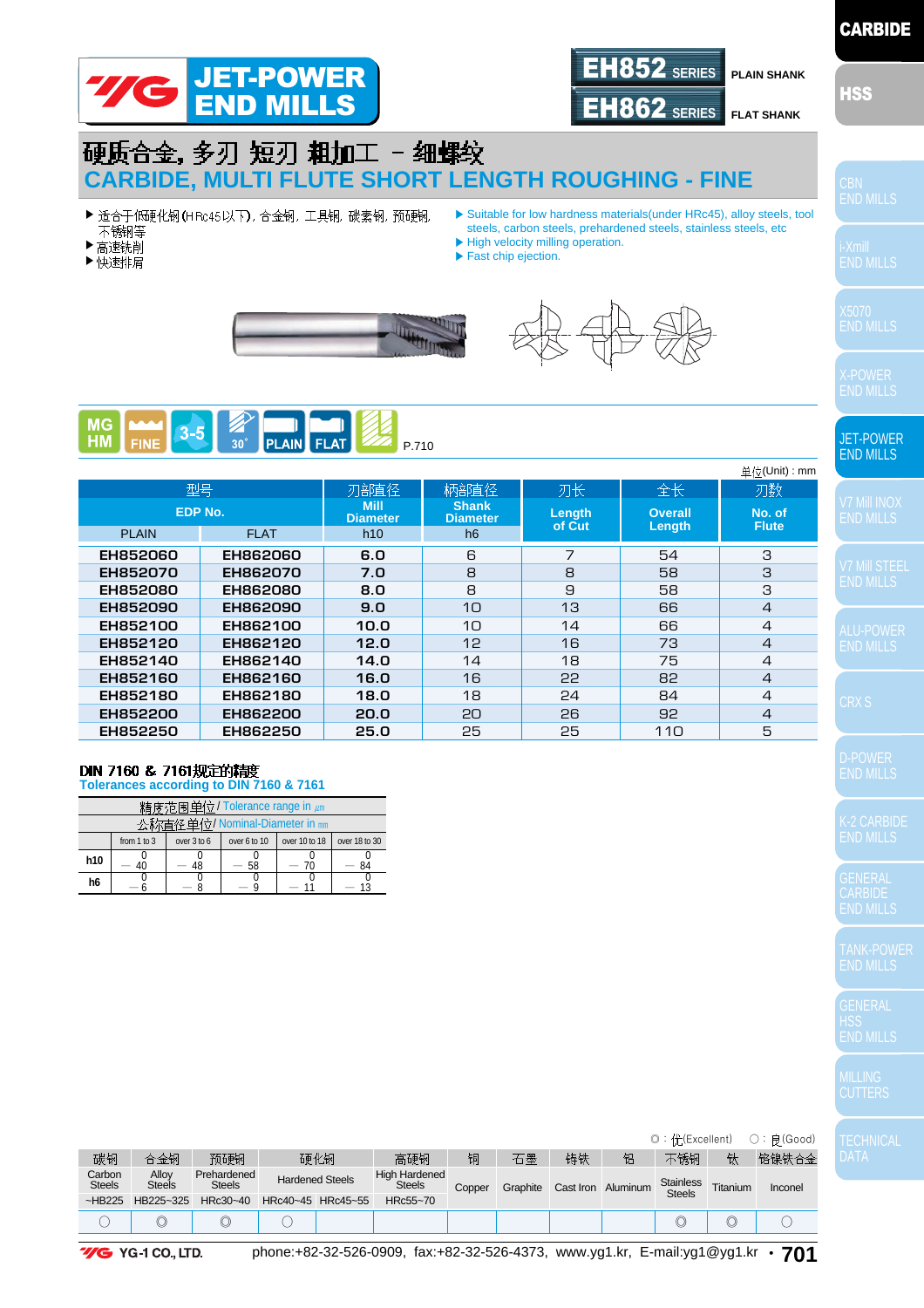

JET-POWER END MILLS

**CARBIDE** 

MILLING



**VG** YG-1 CO., LTD.

硬质合金, 多刃 长刃 粗加工 - 细螺纹 **CARBIDE, MULTI FLUTE LONG LENGTH ROUGHING - FINE**

#### ▶ 比EH852,EH862更长的沟槽

▶高速铣削 ▶快速排屑

▶ 适合于低硬化钢(HRc45以下), 合金钢, 工具钢, 碳素钢, 预硬钢, 不锈钢等

JET-POWER

- ▶Longer flute length than EH852, EH862. ▶ Suitable for low hardness materials(under HRc45), alloy steels, tool
- steels, carbon steels, prehardened steels, stainless steels, etc.

**FLAT SHANK** 

EH831 **SERIES PLAIN SHANK**

- ▶ High velocity milling operation.
- ▶ Fast chip ejection.





**MG**  $3 - 5$ **HM FINE**  $30^{\circ}$ **PLAIN** FLAT

|              |             |                                |                                 |                  |                | 单位(Unit): mm           |
|--------------|-------------|--------------------------------|---------------------------------|------------------|----------------|------------------------|
|              | 型号          | 刃部直径                           | 柄部直径                            | 刃长               | 全长             | 刃数                     |
|              | EDP No.     | <b>Mill</b><br><b>Diameter</b> | <b>Shank</b><br><b>Diameter</b> | Length<br>of Cut | <b>Overall</b> | No. of<br><b>Flute</b> |
| <b>PLAIN</b> | <b>FLAT</b> | h10                            | h6                              |                  | Length         |                        |
| EH831060     | EH841060    | 6.0                            | 6                               | 16               | 57             | З                      |
| EH831070     | EH841070    | 7.0                            | 8                               | 16               | 63             | 3                      |
| EH831080     | EH841080    | 8.0                            | 8                               | 16               | 63             | 3                      |
| EH831090     | EH841090    | 9.0                            | 10                              | 19               | 72             | $\overline{4}$         |
| EH831100     | EH841100    | 10.0                           | 1 <sup>O</sup>                  | 22               | 72             | $\overline{4}$         |
| EH831120     | EH841120    | 12.0                           | 1 <sub>2</sub>                  | 26               | 83             | 4                      |
| EH831140     | EH841140    | 14.0                           | 14                              | 26               | 83             | 4                      |
| EH831160     | EH841160    | 16.0                           | 16                              | 32               | 92             | $\overline{4}$         |
| EH831180     | EH841180    | 18.0                           | 18                              | 32               | 92             | 4                      |
| EH831200     | EH841200    | 20.0                           | 20                              | 38               | 104            | $\overline{4}$         |
| EH831250     | EH841250    | 25.0                           | 25                              | 45               | 121            | 5                      |

P.710

#### DIN 7160 & 7161规定的精度 **Tolerances according to DIN 7160 & 7161**

|     | 精度范围单位/Tolerance range in $\mu$ m |                                                               |    |  |    |  |  |  |  |  |  |  |  |
|-----|-----------------------------------|---------------------------------------------------------------|----|--|----|--|--|--|--|--|--|--|--|
|     | 公称直径单位/Nominal-Diameter in mm     |                                                               |    |  |    |  |  |  |  |  |  |  |  |
|     | from 1 to 3                       | over 10 to 18<br>over 6 to 10<br>over 3 to 6<br>over 18 to 30 |    |  |    |  |  |  |  |  |  |  |  |
| h10 |                                   |                                                               | 58 |  | 84 |  |  |  |  |  |  |  |  |
| h6  |                                   |                                                               |    |  |    |  |  |  |  |  |  |  |  |

◎ : 优(Excellent) ○ : 良(Good)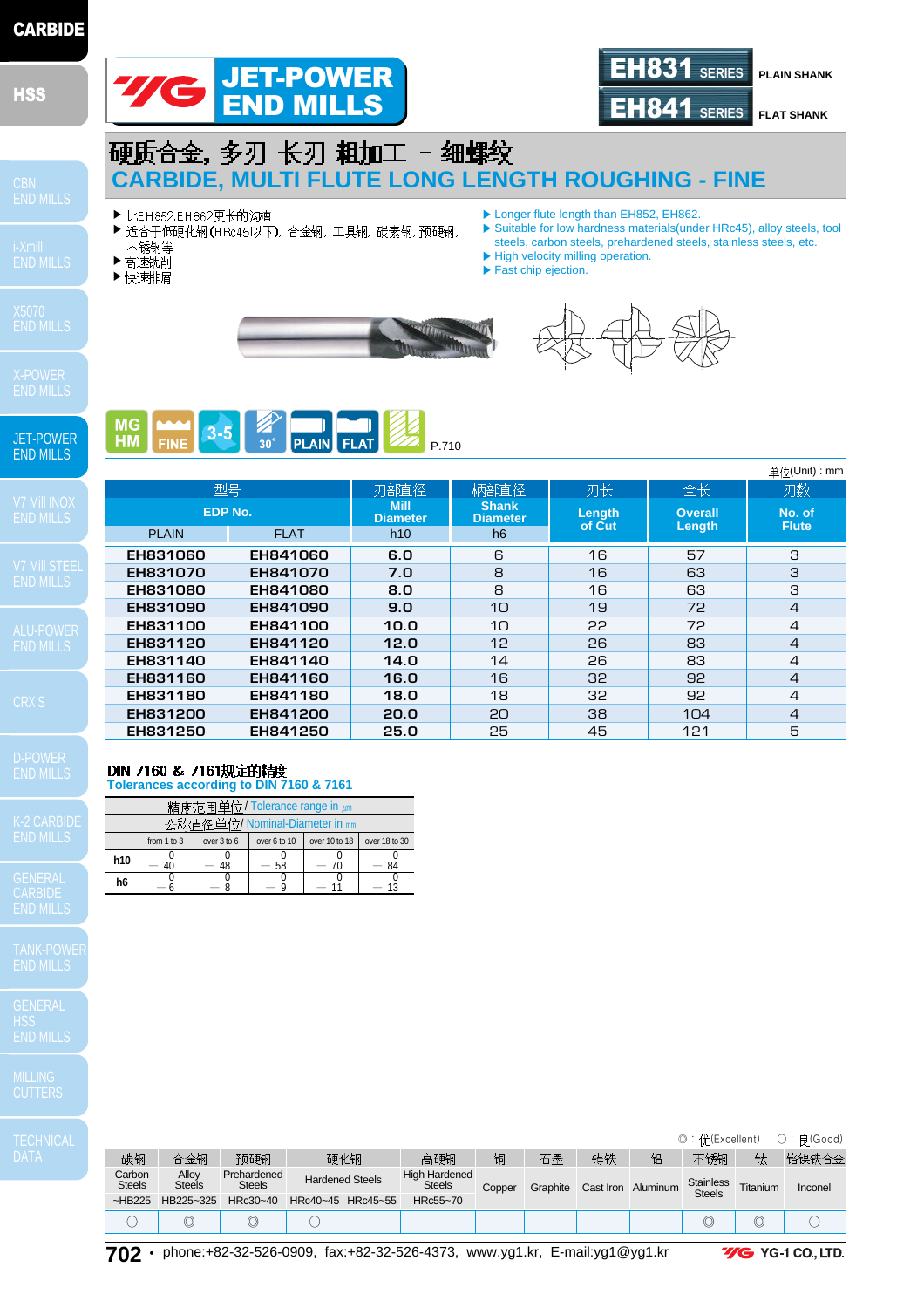



# **<br>
THE FIRE TO THE READER THE AS THE AS HORT LENGTH ROUGHING - FINE**<br>
CARBIDE, MULTI FLUTE 45° HELIX SHORT LENGTH ROUGHING - FINE

- ▶ 超微粒硬质合金
- ▶ 很高的排屑性可以减少切削刃的破损
- ▶ 适合于低硬化钢(H Rc45以下), 合金钢, 工具钢, 碳素钢, 预硬钢, 不锈钢等
- ▶Ultra micro grain carbide
- $\blacktriangleright$  High chip removal and minimizing breakages of cutting edges. ▶ Suitable for low hardness materials(under HRc45), alloy steels, tool steels, carbon steels, prehardened steels, stainless steels, etc.
- 





|                             |          |                                |                                 |        |                | 单位(Unit): mm   |
|-----------------------------|----------|--------------------------------|---------------------------------|--------|----------------|----------------|
|                             | 型号       | 刃部直径                           | 柄部直径                            | 刃长     | 全长             | 刃数             |
| EDP No.                     |          | <b>Mill</b><br><b>Diameter</b> | <b>Shank</b><br><b>Diameter</b> | Length | <b>Overall</b> | No. of         |
| <b>FLAT</b><br><b>PLAIN</b> |          | h10                            | h <sub>6</sub>                  | of Cut | Length         | <b>Flute</b>   |
| EH917060                    | EH918060 | 6.0                            | 6                               | ⇁      | 54             | $\overline{4}$ |
| EH917080                    | EH918080 | 8.0                            | 8                               | 9      | 58             | $\overline{4}$ |
| EH917100                    | EH918100 | 10.0                           | 10                              | 14     | 66             | $\overline{4}$ |
| EH917120                    | EH918120 | 12.0                           | 12                              | 16     | 73             | $\overline{4}$ |
| EH917160                    | EH918160 | 16.0                           | 16                              | 22     | 82             | 5              |
| EH917200                    | EH918200 | 20.0                           | 20                              | 26     | 92             | 6              |

#### DIN 7160 & 7161规定的精度

**Tolerances according to DIN 7160 & 7161**

|                               |             |                                                               | 精度范围单位/Tolerance range in μm |  |  |  |  |  |  |  |  |  |  |
|-------------------------------|-------------|---------------------------------------------------------------|------------------------------|--|--|--|--|--|--|--|--|--|--|
| 公称直径单位/Nominal-Diameter in mm |             |                                                               |                              |  |  |  |  |  |  |  |  |  |  |
|                               | from 1 to 3 | over 10 to 18<br>over 6 to 10<br>over 3 to 6<br>over 18 to 30 |                              |  |  |  |  |  |  |  |  |  |  |
| <b>h10</b>                    |             |                                                               | 58                           |  |  |  |  |  |  |  |  |  |  |
| h6                            |             |                                                               |                              |  |  |  |  |  |  |  |  |  |  |

Removal<br>Sharp Cutting edge

END MILLS

END MILLS

**CARBIDE** 

HSS END MILLS

|                         |                                                                                                                                                                                                                                                                                                                                                                                                                                                                                                                                                                                                                                                                                                                                  |                              |  |                                                                 |          |        |          |    |                    |                  |          | ◎:优(Excellent) ○:良(Good) |
|-------------------------|----------------------------------------------------------------------------------------------------------------------------------------------------------------------------------------------------------------------------------------------------------------------------------------------------------------------------------------------------------------------------------------------------------------------------------------------------------------------------------------------------------------------------------------------------------------------------------------------------------------------------------------------------------------------------------------------------------------------------------|------------------------------|--|-----------------------------------------------------------------|----------|--------|----------|----|--------------------|------------------|----------|--------------------------|
| 碳钢                      | 合金钢                                                                                                                                                                                                                                                                                                                                                                                                                                                                                                                                                                                                                                                                                                                              | 预硬钢                          |  | 硬化钢<br>高硬钢                                                      |          | 铜      | 石墨       | 铸铁 | 铝                  | 不锈钢              | 뜏        | 铬镍铁合金                    |
| Carbon<br><b>Steels</b> | Alloy<br><b>Steels</b>                                                                                                                                                                                                                                                                                                                                                                                                                                                                                                                                                                                                                                                                                                           | Prehardened<br><b>Steels</b> |  | <b>High Hardened</b><br><b>Hardened Steels</b><br><b>Steels</b> |          | Copper | Graphite |    | Cast Iron Aluminum | <b>Stainless</b> | Titanium | Inconel                  |
| $-HB225$                | HB225~325                                                                                                                                                                                                                                                                                                                                                                                                                                                                                                                                                                                                                                                                                                                        | HRc30~40                     |  | HRc40~45 HRc45~55                                               | HRc55~70 |        |          |    |                    | <b>Steels</b>    |          |                          |
|                         |                                                                                                                                                                                                                                                                                                                                                                                                                                                                                                                                                                                                                                                                                                                                  |                              |  |                                                                 |          |        |          |    |                    |                  |          |                          |
|                         | =^^<br>$\mathsf{L}_{\mathsf{L}}$ $\mathsf{L}_{\mathsf{L}}$ $\mathsf{L}_{\mathsf{L}}$ $\mathsf{L}_{\mathsf{L}}$ $\mathsf{L}_{\mathsf{L}}$ $\mathsf{L}_{\mathsf{L}}$ $\mathsf{L}_{\mathsf{L}}$ $\mathsf{L}_{\mathsf{L}}$ $\mathsf{L}_{\mathsf{L}}$ $\mathsf{L}_{\mathsf{L}}$ $\mathsf{L}_{\mathsf{L}}$ $\mathsf{L}_{\mathsf{L}}$ $\mathsf{L}_{\mathsf{L}}$ $\mathsf{L}_{\mathsf{L}}$ $\mathsf{L}_{\mathsf{$<br>$\frac{1}{2}$ $\frac{1}{2}$ $\frac{1}{2}$ $\frac{1}{2}$ $\frac{1}{2}$ $\frac{1}{2}$ $\frac{1}{2}$ $\frac{1}{2}$ $\frac{1}{2}$ $\frac{1}{2}$ $\frac{1}{2}$ $\frac{1}{2}$ $\frac{1}{2}$ $\frac{1}{2}$ $\frac{1}{2}$ $\frac{1}{2}$ $\frac{1}{2}$ $\frac{1}{2}$ $\frac{1}{2}$ $\frac{1}{2}$ $\frac{1}{2}$ $\frac{1}{2}$ |                              |  |                                                                 |          |        |          |    |                    |                  |          |                          |



END MILLS

END MILLS

JET-POWER END MILLS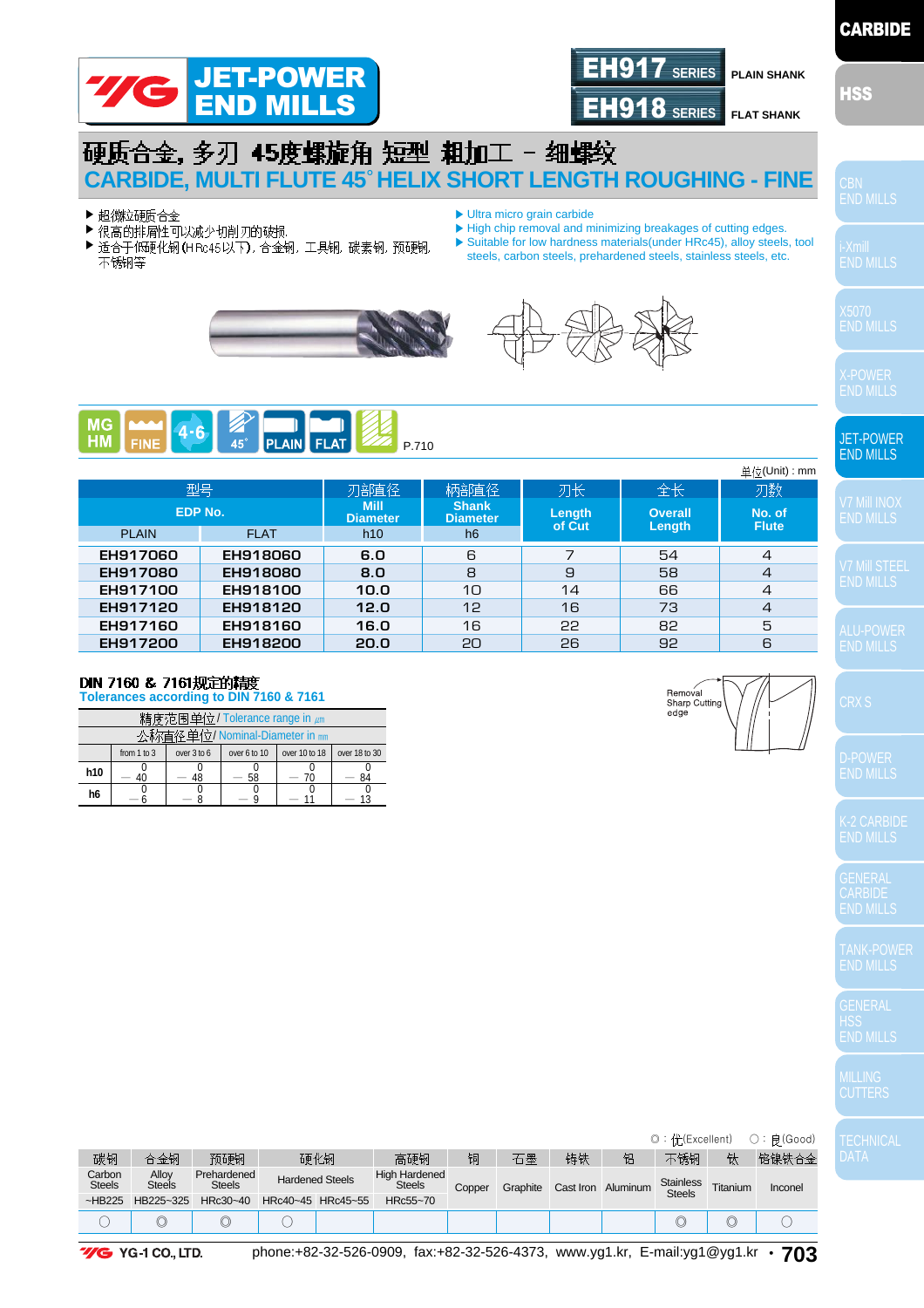

JET-POWER END MILLS

**CARBIDE** 

MILLING

|                         |                        |                              |                        |                                       |        |          |    |                    | ◯ : 什(Excellent)                  |          | ○:良(Good) |
|-------------------------|------------------------|------------------------------|------------------------|---------------------------------------|--------|----------|----|--------------------|-----------------------------------|----------|-----------|
| 碳钢                      | 合金钢                    | 预硬钢                          | 硬化钢                    | 高硬钢                                   | 铜      | 石墨       | 铸铁 | 铝                  | 不锈钢                               | 뜏        | 铬镍铁合金     |
| Carbon<br><b>Steels</b> | Alloy<br><b>Steels</b> | Prehardened<br><b>Steels</b> | <b>Hardened Steels</b> | <b>High Hardened</b><br><b>Steels</b> | Copper | Graphite |    | Cast Iron Aluminum | <b>Stainless</b><br><b>Steels</b> | Titanium | Inconel   |
| $-HB225$                | HB225~325              | $HRc30-40$                   | HRc40~45 HRc45~55      | HRc55~70                              |        |          |    |                    |                                   |          |           |
|                         |                        | U                            |                        |                                       |        |          |    |                    |                                   |          |           |
|                         |                        |                              |                        |                                       |        |          |    |                    |                                   |          |           |

**704 •** phone:+82-32-526-0909, fax:+82-32-526-4373, www.yg1.kr, E-mail:yg1@yg1.kr

**7/G** YG-1 CO., LTD.

- **CARBIDE, MULTI FLUTE 45**。**HELIX LONG LENGTH ROUGHING FINE**
- ▶ 超微粒硬质合金 ▶ 很高的排屑性可以减少切削刃的破损
- ▶ 适合于低硬化钢(HRc45以下), 合金钢, 工具钢, 碳素钢, 预硬钢, 不锈钢等

JET-POWER

- ▶Ultra micro grain carbide
- $\blacktriangleright$  High chip removal and minimizing breakages of cutting edges. ▶ Suitable for low hardness materials(under HRc45), alloy steels, tool
- steels, carbon steels, prehardened steels, stainless steels, etc.







|              |             |                                |                                 |                  |                | 单位(Unit): mm           |
|--------------|-------------|--------------------------------|---------------------------------|------------------|----------------|------------------------|
|              | 型号          | 刃部直径                           | 柄部直径                            | 刃长               | 全长             | 刃数                     |
|              | EDP No.     | <b>Mill</b><br><b>Diameter</b> | <b>Shank</b><br><b>Diameter</b> | Length<br>of Cut | <b>Overall</b> | No. of<br><b>Flute</b> |
| <b>PLAIN</b> | <b>FLAT</b> | h10                            | h <sub>6</sub>                  |                  | Length         |                        |
| EH919040     | EH920040    | 4.0                            | 6                               | 11               | 57             | З                      |
| EH919050     | EH920050    | 5.0                            | 6                               | 13               | 57             | $\overline{4}$         |
| EH919060     | EH920060    | 6.0                            | 6                               | 16               | 57             | $\overline{4}$         |
| EH919070     | EH920070    | 7.0                            | 8                               | 16               | 63             | $\overline{4}$         |
| EH919080     | EH920080    | 8.0                            | 8                               | 16               | 63             | $\overline{4}$         |
| EH919090     | EH920090    | 9.0                            | 10                              | 19               | 72             | $\overline{4}$         |
| EH919100     | EH920100    | 10.0                           | 10                              | 22               | 72             | $\overline{4}$         |
| EH919120     | EH920120    | 12.0                           | 12                              | 26               | 83             | $\overline{4}$         |
| EH919140     | EH920140    | 14.0                           | 14                              | 26               | 83             | 5                      |
| EH919160     | EH920160    | 16.0                           | 16                              | 32               | 92             | 5                      |
| EH919200     | EH920200    | 20.0                           | 20                              | 38               | 104            | 6                      |
| EH919250     | EH920250    | 25.0                           | 25                              | 45               | 121            | 6                      |

#### DIN 7160 & 7161规定的精度 **Tolerances according to DIN 7160 & 7161**

|                                | 精度范围单位/Tolerance range in $\mu$ m |                                                               |    |  |  |  |  |  |  |  |  |  |  |
|--------------------------------|-----------------------------------|---------------------------------------------------------------|----|--|--|--|--|--|--|--|--|--|--|
| 公称直径单位/ Nominal-Diameter in mm |                                   |                                                               |    |  |  |  |  |  |  |  |  |  |  |
|                                | from 1 to 3                       | over 10 to 18<br>over 6 to 10<br>over 3 to 6<br>over 18 to 30 |    |  |  |  |  |  |  |  |  |  |  |
| h10                            |                                   |                                                               | 58 |  |  |  |  |  |  |  |  |  |  |
| h <sub>6</sub>                 |                                   |                                                               |    |  |  |  |  |  |  |  |  |  |  |

**Removal** Sharp Cutting<br>edge

**FLAT SHANK** 

EH919 **SERIES PLAIN SHANK**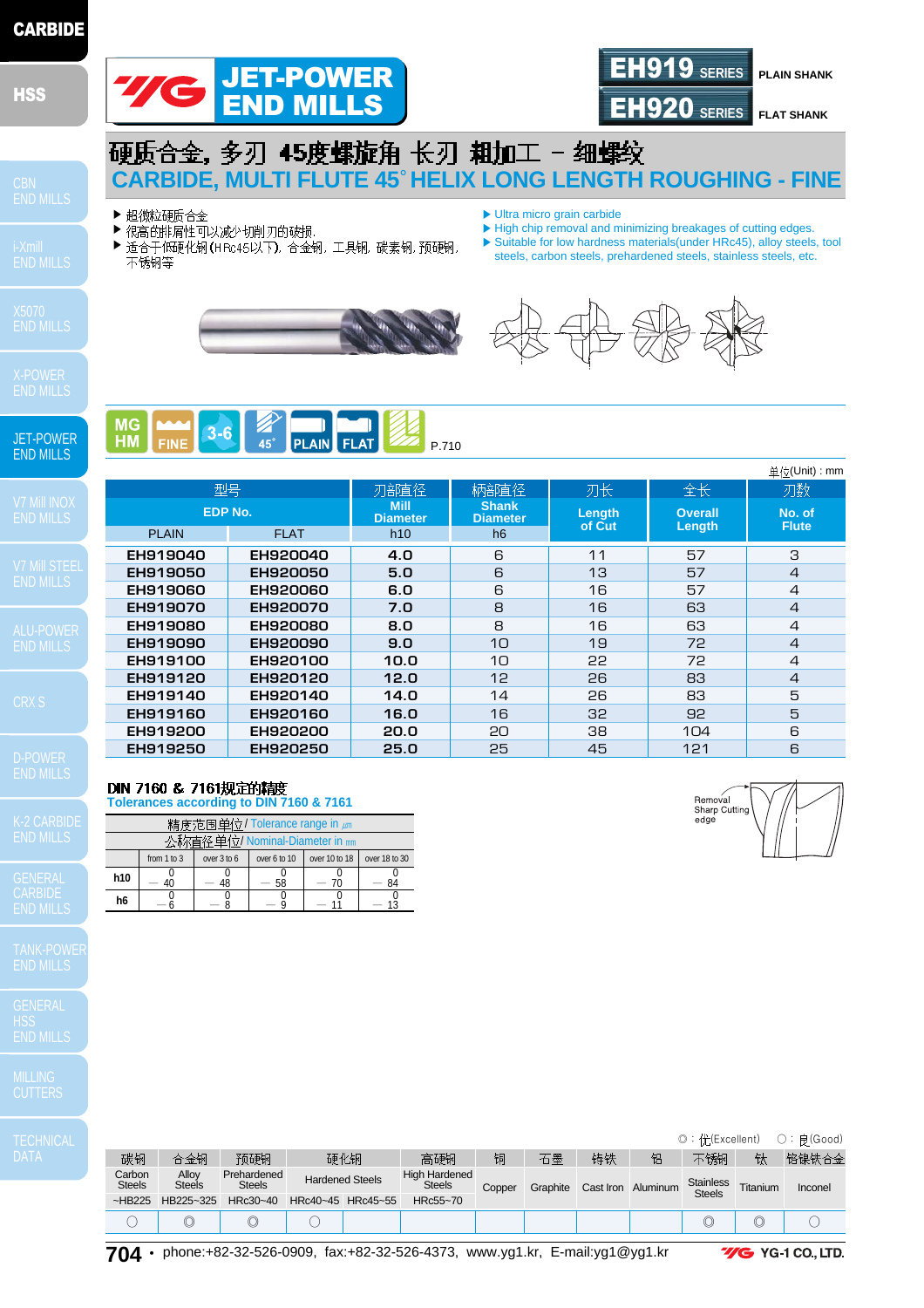



## 硬质合金 多刃 45度螺旋角 长刃 粗加工 - 细螺纹 **CARBIDE, MULTI FLUTE 45**。**HELIX LONG REACH ROUGHING - FINE**

▶ 超微粒硬质合金

**EH921060 EH921080 EH921100 EH921120 EH921160 EH921200**

**h10 h6**

 $\begin{matrix} 0 \ 40 \end{matrix}$ 

 $- \stackrel{0}{6}$ 

**EDP No.** PLAIN **FLAT** 

型号

**Tolerances according to DIN 7160 & 7161**

DIN 7160 & 7161规定的精度

 $-$  48

0 — 8

精度范围单位 / Tolerance range in µ 公称直径单位/ Nominal-Diameter in m

from 1 to  $\overline{3}$  over 3 to 6 over 6 to 10 over 10 to 18 over 18 to 30

0 — 9

 $\overline{0}$ — 58

 $\overline{0}$ — 70

0 — 11

 $\overline{\Omega}$ — 84

 $\overline{0}$  $13$ 

- ▶ 很高的排屑性可以减少切削刃的破损
- ▶ 适合于低硬化钢(HRc45以下),合金钢,工具钢,碳素钢,预硬钢, 不锈钢等
- ▶ Suitable for low hardness materials(under HRc45), alloy steels, tool steels, carbon steels, prehardened steels, stainless steels, etc. D3

**Length Below Shank**  $\overline{13}$ 

颈长

▶Ultra micro grain carbide



**EH942060 EH942080 EH942100 EH942120 EH942160 EH942200**

**6.0 8.0 10.0 12.0 16.0 20.0**

**Mill Diameter** D1(h10)

刃部直径

**Shank Diameter**  $D<sub>2</sub>(h6)$ 

柄部直径

**Length of Cut**  $\overline{11}$ 

刃长



**Overall Length**  $\overline{\phantom{0}}$ 

全长

 $\blacktriangleright$  High chip removal and minimizing breakages of cutting edges.

END MILLS

END MILLS

END MILLS

#### JET-POWER END MILLS

END MILLS

END MILLS

END MILLS

GENERAL **CARBIDE** 

HSS END MILLS

|                                                                                                               |                        |                              |  |                                                                 |          |        |          |    |                    | $\odot$ : $\frac{1}{2}$ (Excellent) |          | $\bigcirc$ : 良(Good) |
|---------------------------------------------------------------------------------------------------------------|------------------------|------------------------------|--|-----------------------------------------------------------------|----------|--------|----------|----|--------------------|-------------------------------------|----------|----------------------|
| 碳钢                                                                                                            | 合金钢                    | 预硬钢                          |  | 硬化钢<br>高硬钢                                                      |          | 铜      | 石墨       | 铸铁 | 铝                  | 不锈钢                                 | 钛        | 铬镍铁合金                |
| Carbon<br><b>Steels</b>                                                                                       | Alloy<br><b>Steels</b> | Prehardened<br><b>Steels</b> |  | <b>High Hardened</b><br><b>Hardened Steels</b><br><b>Steels</b> |          | Copper | Graphite |    | Cast Iron Aluminum | <b>Stainless</b><br><b>Steels</b>   | Titanium | Inconel              |
| $-HB225$                                                                                                      | HB225~325              | HRc30~40                     |  | HRc40~45 HRc45~55                                               | HRc55~70 |        |          |    |                    |                                     |          |                      |
|                                                                                                               | O                      | $\circledcirc$               |  |                                                                 |          |        |          |    |                    |                                     |          |                      |
| phone:+82-32-526-0909, fax:+82-32-526-4373, www.yg1.kr, E-mail:yg1@yg1.kr •<br>705<br><b>YG YG 1 CO. LTD.</b> |                        |                              |  |                                                                 |          |        |          |    |                    |                                     |          |                      |



 $\overline{4}$  $\overline{4}$  $\overline{4}$  $\overline{4}$ 5  $\mathsf{R}$ 

**No. of Flute**

刃数

(Unit) : mm

5.5 7.5 9.5 11.5 15.5 19.2

**Neck Diameter**  $\overline{D3}$ 

颈径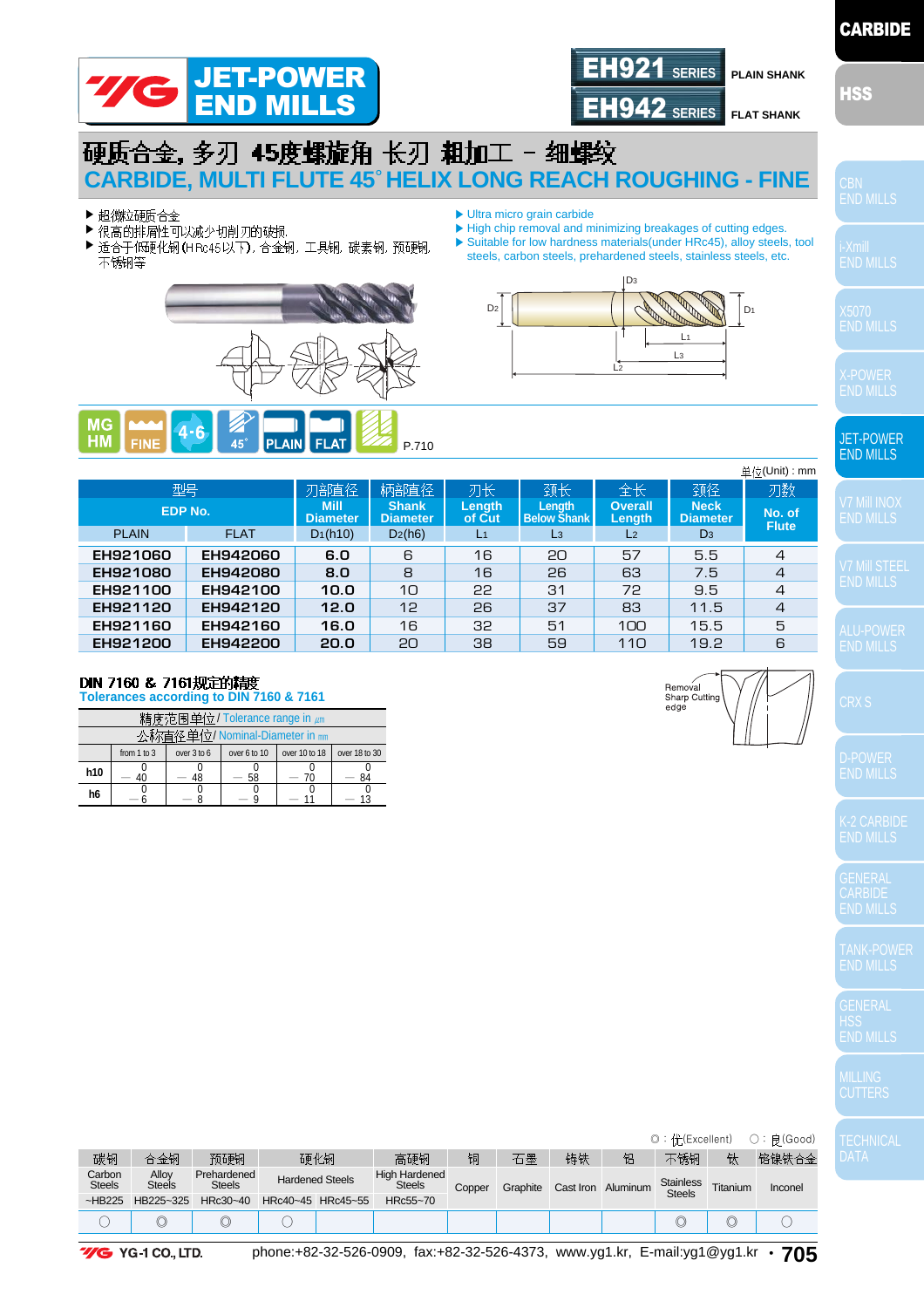#### **HSS**



硬质合金, 2刃 短刃 - 开**槽**<br>CARBIDE, 2 FLUTE SHORT - SLOTTING

#### 推荐的切削条件 RECOMMENDED CUTTING CONDITIONS

END MILLS

# EH911, EH912 **SERIES**

| <b>END MILLS</b>     | 材质              |                                                                   | 碳钢,合金钢,工具钢    | 碳钢,合金钢,工具钢                                                        |             | 不锈钢, 钛合金                                         |     |  |
|----------------------|-----------------|-------------------------------------------------------------------|---------------|-------------------------------------------------------------------|-------------|--------------------------------------------------|-----|--|
| X5070                | <b>MATERIAL</b> | <b>CARBON STEELS</b><br><b>ALLOY STEELS</b><br><b>TOOL STEELS</b> |               | <b>CARBON STEELS</b><br><b>ALLOY STEELS</b><br><b>TOOL STEELS</b> |             | <b>STAINLESS STEELS</b><br><b>TITANIUM ALLOY</b> |     |  |
| <b>END MILLS</b>     | <b>HARDNESS</b> |                                                                   | $~\sim$ HRc30 | <b>HRc30 ~ HRc45</b>                                              |             |                                                  |     |  |
|                      | <b>STRENGTH</b> | 1000N/mm <sup>2</sup>                                             |               | $1000 \sim 1500$ N/mm <sup>2</sup>                                |             |                                                  |     |  |
|                      | <b>DIAMETER</b> | <b>RPM</b>                                                        | <b>FEED</b>   | <b>RPM</b>                                                        | <b>FEED</b> |                                                  |     |  |
| X-POWER              | 2.0             | 11560                                                             | 190           | 7560                                                              | 120         | 6300                                             | 90  |  |
| <b>END MILLS</b>     | 3.0             | 8920                                                              | 210           | 5560                                                              | 140         | 4620                                             | 120 |  |
| <b>JET-POWER</b>     | 4.0             | 7560                                                              | 300           | 4620                                                              | 180         | 3880                                             | 150 |  |
|                      | 5.0             | 6300                                                              | 320           | 3780                                                              | 190         | 3160                                             | 160 |  |
| <b>END MILLS</b>     | 6.0             | 5560                                                              | 350           | 3360                                                              | 220         | 2840                                             | 180 |  |
|                      | 8.0             | 4200                                                              | 380           | 2520                                                              | 200         | 2100                                             | 180 |  |
|                      | 10.0            | 3260                                                              | 330           | 2000                                                              | 160         | 1680                                             | 160 |  |
| <b>V7 Mill INOX</b>  | 12.0            | 2740                                                              | 280           | 1680                                                              | 130         | 1360                                             | 130 |  |
| <b>END MILLS</b>     | 16.0            | 2200                                                              | 220           | 1360                                                              | 110         | 1060                                             | 110 |  |
|                      | 20.0            | 1680                                                              | 170           | 1060                                                              | 80          | 840                                              | 80  |  |
| <b>V7 Mill STEEL</b> | 25.0            | 1360                                                              | 130           | 840                                                               | 70          | 680                                              | 60  |  |
| END MILLS            |                 |                                                                   |               | $\mathbb{Z}$                                                      | rz.         |                                                  |     |  |

 $\frac{1}{\sqrt{\frac{2}{1-\frac{1}{1-\frac{1}{1-\frac{1}{1-\frac{1}{1-\frac{1}{1-\frac{1}{1-\frac{1}{1-\frac{1}{1-\frac{1}{1-\frac{1}{1-\frac{1}{1-\frac{1}{1-\frac{1}{1-\frac{1}{1-\frac{1}{1-\frac{1}{1-\frac{1}{1-\frac{1}{1-\frac{1}{1-\frac{1}{1-\frac{1}{1-\frac{1}{1-\frac{1}{1-\frac{1}{1-\frac{1}{1-\frac{1}{1-\frac{1}{1-\frac{1}{1-\frac{1}{1-\frac{1}{1-\frac{1}{1-\frac{1}{1-\frac{1}{1-\frac{1}{1-\frac{$ D (up to Ø3:0.2D)

RPM = rev./min. (转速/分钟)

 $FEED = mm/min.$  $()#sup$ 

### 硬质合金, 4刃 短刃 - 侧铣 **CARBIDE, 4 FLUTE SHORT - SIDE CUTTING**

# EH913, EH914 **SERIES**

| 材质              | 碳钢,合金钢,工具钢                                                        |               | 碳钢, 合金钢, 工具钢                                                      |             | 不锈钢, 钛合金                                         |     |  |
|-----------------|-------------------------------------------------------------------|---------------|-------------------------------------------------------------------|-------------|--------------------------------------------------|-----|--|
| <b>MATERIAL</b> | <b>CARBON STEELS</b><br><b>ALLOY STEELS</b><br><b>TOOL STEELS</b> |               | <b>CARBON STEELS</b><br><b>ALLOY STEELS</b><br><b>TOOL STEELS</b> |             | <b>STAINLESS STEELS</b><br><b>TITANIUM ALLOY</b> |     |  |
| <b>HARDNESS</b> |                                                                   | $~\sim$ HRc30 | $HRc30 ~ - HRc45$                                                 |             |                                                  |     |  |
| <b>STRENGTH</b> |                                                                   | $1000N/mm^2$  | 1000 ~ 1500N/mm <sup>2</sup>                                      |             |                                                  |     |  |
| <b>DIAMETER</b> | <b>RPM</b>                                                        | <b>FEED</b>   | <b>RPM</b>                                                        | <b>FEED</b> |                                                  |     |  |
| 2.0             | 11560                                                             | 280           | 7560                                                              | 170         | 6300                                             | 140 |  |
| 3.0             | 8920                                                              | 320           | 5560                                                              | 200         | 4620                                             | 170 |  |
| 4.0             | 7560                                                              | 570           | 4620                                                              | 350         | 3880                                             | 280 |  |
| 5.0             | 6300                                                              | 600           | 3780                                                              | 360         | 3160                                             | 300 |  |
| 6.0             | 5560                                                              | 660           | 3360                                                              | 410         | 2840                                             | 330 |  |
| 8.0             | 4200                                                              | 710           | 2520                                                              | 380         | 2100                                             | 350 |  |
| 10.0            | 3260                                                              | 610           | 2000                                                              | 300         | 1680                                             | 300 |  |
| 12.0            | 2740                                                              | 520           | 1680                                                              | 250         | 1360                                             | 240 |  |
| 16.0            | 2200                                                              | 410           | 1360                                                              | 200         | 1060                                             | 200 |  |
| 20.0            | 1680                                                              | 320           | 1060                                                              | 160         | 840                                              | 150 |  |
| 25.0            | 1360                                                              | 250           | 840                                                               | 130         | 680                                              | 120 |  |



RPM = rev./min. (转速/分钟) FEED = mm/min.  $(\pm \triangle \blacksquare)$ 

MILLING

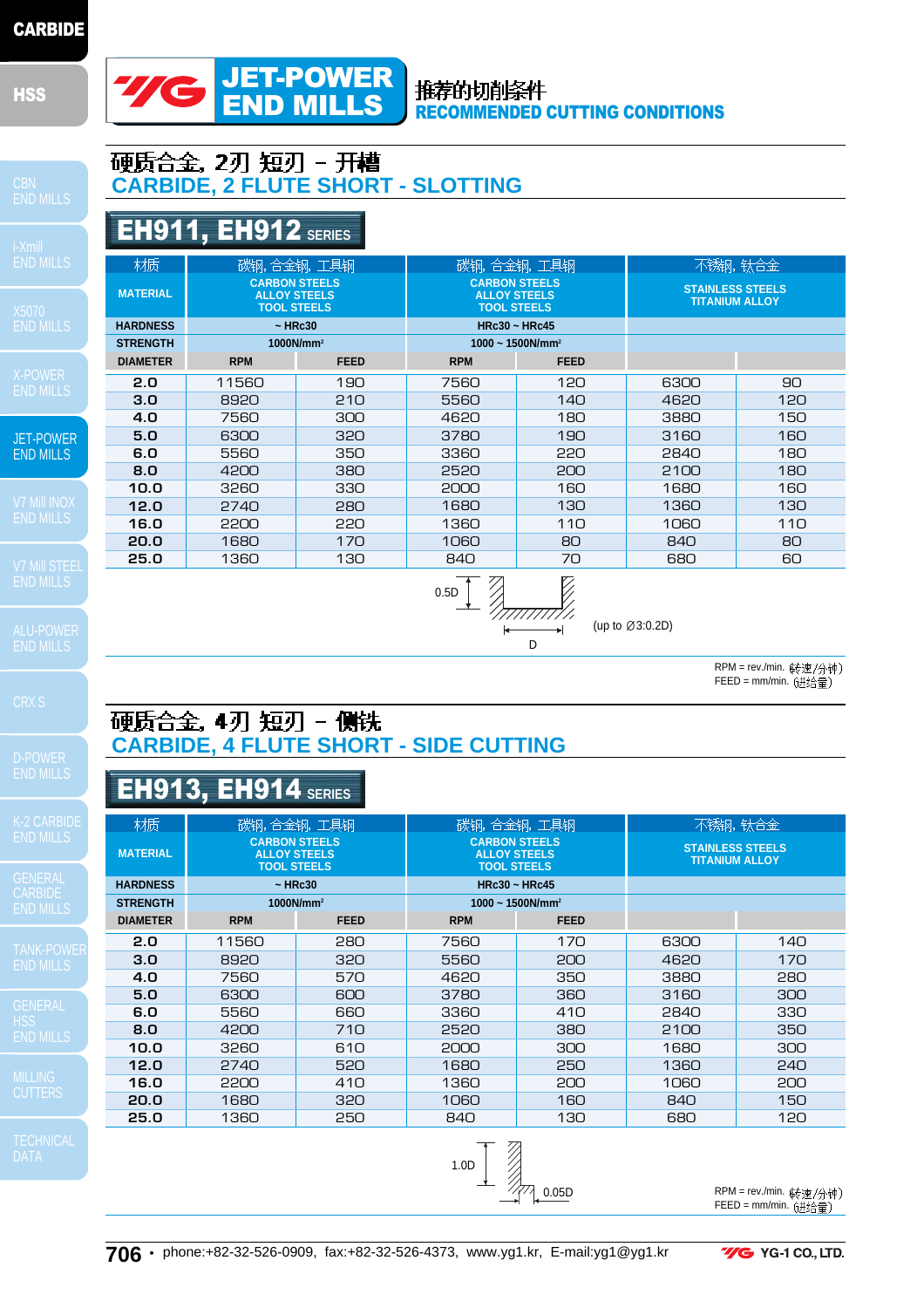#### 推荐的切削条件 RECOMMENDED CUTTING CONDITIONS

# 硬质合金, 3&4刃 50度螺旋角 长刃 - 开槽<br>CARBIDE, 3&4 FLUTE 50°HELIX LONG - SLOTTING

JET-POWER END MILLS

# EH830, EH840 **SERIES**

**TE** 

|                 |                                                                   |               |                                                                   |                                 |                                                  |             |                |             | 1-XMIII                     |
|-----------------|-------------------------------------------------------------------|---------------|-------------------------------------------------------------------|---------------------------------|--------------------------------------------------|-------------|----------------|-------------|-----------------------------|
| 材质              |                                                                   | 碳钢,合金钢,工具钢    |                                                                   | 碳钢,合金钢,工具钢                      |                                                  | 不锈钢, 钛合金    |                | 石墨          | <b>END MILLS</b>            |
| <b>MATERIAL</b> | <b>CARBON STEELS</b><br><b>ALLOY STEELS</b><br><b>TOOL STEELS</b> |               | <b>CARBON STEELS</b><br><b>ALLOY STEELS</b><br><b>TOOL STEELS</b> |                                 | <b>STAINLESS STEELS</b><br><b>TITANIUM ALLOY</b> |             | <b>INCONEL</b> |             | X5070                       |
| <b>HARDNESS</b> |                                                                   | $~\sim$ HRc30 | HRc30 ~ HRC45<br>$1000 \sim 1500$ N/mm <sup>2</sup>               |                                 |                                                  |             |                |             | <b>END MILLS</b>            |
| <b>STRENGTH</b> |                                                                   | $1000N/mm^2$  |                                                                   |                                 |                                                  |             |                |             |                             |
| <b>DIAMETER</b> | <b>RPM</b>                                                        | <b>FEED</b>   | <b>RPM</b>                                                        | <b>FEED</b>                     | <b>RPM</b>                                       | <b>FEED</b> | <b>RPM</b>     | <b>FEED</b> |                             |
| 6.0             | 5560                                                              | 310           | 3360                                                              | 200                             | 2840                                             | 160         | 1160           | 40          | X-POWER<br><b>END MILLS</b> |
| 8.0             | 4200                                                              | 340           | 2520                                                              | 180                             | 2100                                             | 160         | 840            | 40          |                             |
| 10.0            | 3260                                                              | 300           | 2000                                                              | 140                             | 1680                                             | 140         | 670            | 40          |                             |
| 12.0            | 2740                                                              | 250           | 1680                                                              | 120                             | 1370                                             | 120         | 560            | 30          | <b>JET-POWE</b>             |
| 16.0            | 2200                                                              | 200           | 1360                                                              | 100                             | 1050                                             | 100         | 420            | 25          | <b>END MILLS</b>            |
| 18.0            | 1940                                                              | 175           | 1210                                                              | 85                              | 950                                              | 85          | 370            | 20          |                             |
| 20.0            | 1680                                                              | 150           | 1060                                                              | 70                              | 840                                              | 70          | 320            | 20          |                             |
| 25.0            | 1360                                                              | 115           | 840                                                               | 60                              | 670                                              | 60          | 270            | 15          | V7 Mill INO)                |
|                 |                                                                   | 0.05D         |                                                                   | <b>END MILLS</b><br>V7 Mill STE |                                                  |             |                |             |                             |
|                 |                                                                   |               |                                                                   |                                 |                                                  |             |                |             |                             |

D

#### RPM = rev./min. (转速/分钟) FEED = mm/min. (进给量)

D

**T-POWER ID MILLS** 

END MILLS

# END MILLS

HSS END MILLS

RPM = rev./min. (转速/分钟)  $FEED = \frac{mm/min}{m}$  (拼给量)

# 硬质合金, 3&4刃 50 螺旋角 长刃 - 侧铣<br>CARBIDE, 3&4 FLUTE 50°HELIX - SIDE CUTTING

# EH830, EH840 **SERIES**

| 材质              | 碳钢, 合金钢, 工具钢                                                      |               | 碳钢,合金钢,工具钢                                                        |             | 不锈钢, 钛合金                                         |             | 石墨             |             |
|-----------------|-------------------------------------------------------------------|---------------|-------------------------------------------------------------------|-------------|--------------------------------------------------|-------------|----------------|-------------|
| <b>MATERIAL</b> | <b>CARBON STEELS</b><br><b>ALLOY STEELS</b><br><b>TOOL STEELS</b> |               | <b>CARBON STEELS</b><br><b>ALLOY STEELS</b><br><b>TOOL STEELS</b> |             | <b>STAINLESS STEELS</b><br><b>TITANIUM ALLOY</b> |             | <b>INCONEL</b> |             |
| <b>HARDNESS</b> |                                                                   | $~\sim$ HRc30 | <b>HRc30 ~ HRc45</b>                                              |             |                                                  |             |                |             |
| <b>STRENGTH</b> |                                                                   | $1000N/mm^2$  | $1000 \sim 1500$ N/mm <sup>2</sup>                                |             |                                                  |             |                |             |
| <b>DIAMETER</b> | <b>RPM</b>                                                        | <b>FEED</b>   | <b>RPM</b>                                                        | <b>FEED</b> | <b>RPM</b>                                       | <b>FEED</b> | <b>RPM</b>     | <b>FEED</b> |
| 6.0             | 5560                                                              | 400           | 3360                                                              | 250         | 2840                                             | 250         | 1050           | 55          |
| 8.0             | 4200                                                              | 420           | 2520                                                              | 230         | 2100                                             | 265         | 840            | 50          |
| 10.0            | 3260                                                              | 370           | 2000                                                              | 180         | 1680                                             | 230         | 680            | 50          |
| 12.0            | 2740                                                              | 310           | 1680                                                              | 150         | 1370                                             | 180         | 560            | 45          |
| 16.0            | 2200                                                              | 250           | 1360                                                              | 120         | 1050                                             | 150         | 420            | 35          |
| 18.0            | 1940                                                              | 220           | 1210                                                              | 110         | 950                                              | 130         | 370            | 30          |
| 20.0            | 1680                                                              | 190           | 1060                                                              | 95          | 840                                              | 115         | 340            | 30          |
| 25.0            | 1360                                                              | 150           | 840                                                               | 75          | 670                                              | 90          | 270            | 25          |
| 1.5D<br>0.5D    |                                                                   |               |                                                                   |             | 1.0 <sub>D</sub>                                 | 0.05D       | 1.0D           | 0.05D       |

**YG** YG-1 CO., LTD.

**HSS** 

END MILLS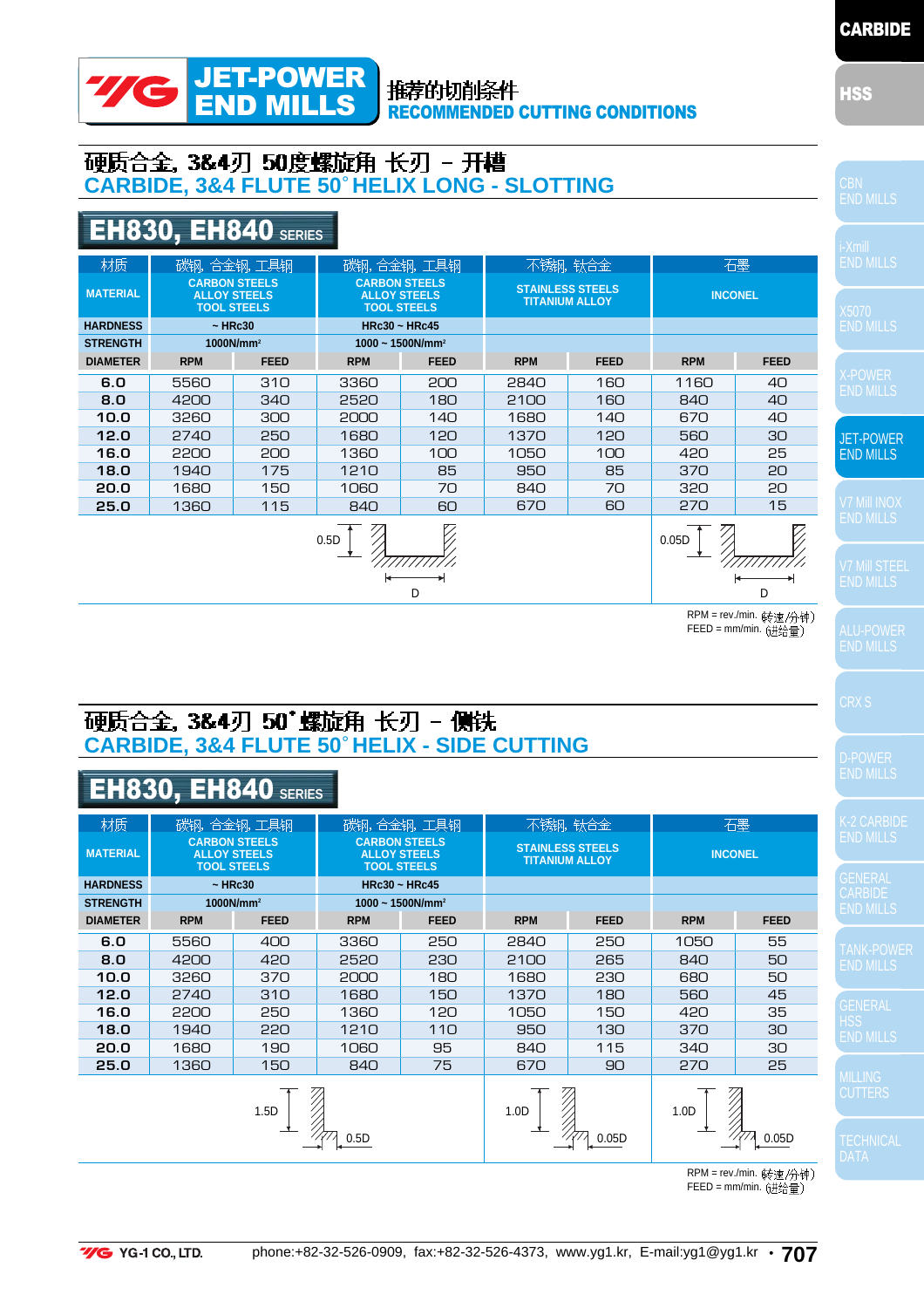**HSS** 



EH915, EH916 **SERIES**

#### 推荐的切削条件 RECOMMENDED CUTTING CONDITIONS

END MILLS

JET-POWER END MILLS

MILLING

| 正常速度 / NORMAL SPEED |                    |                                             |                                                                   |                                    |                                                  |             |                  |             |  |
|---------------------|--------------------|---------------------------------------------|-------------------------------------------------------------------|------------------------------------|--------------------------------------------------|-------------|------------------|-------------|--|
| 材质                  |                    | 碳钢,合金钢,工具钢                                  |                                                                   | 碳钢, 合金钢, 工具钢                       |                                                  | 不锈钢,钛合金     |                  | 石墨          |  |
| <b>MATERIAL</b>     | <b>TOOL STEELS</b> | <b>CARBON STEELS</b><br><b>ALLOY STEELS</b> | <b>CARBON STEELS</b><br><b>ALLOY STEELS</b><br><b>TOOL STEELS</b> |                                    | <b>STAINLESS STEELS</b><br><b>TITANIUM ALLOY</b> |             | <b>INCONEL</b>   |             |  |
| <b>HARDNESS</b>     |                    | $~\sim$ HRc30                               |                                                                   | HRc30 ~ HRC45                      |                                                  |             |                  |             |  |
| <b>STRENGTH</b>     |                    | 1000N/mm <sup>2</sup>                       |                                                                   | $1000 \sim 1500$ N/mm <sup>2</sup> |                                                  |             |                  |             |  |
| <b>DIAMETER</b>     | <b>RPM</b>         | <b>FEED</b>                                 | <b>RPM</b>                                                        | <b>FEED</b>                        | <b>RPM</b>                                       | <b>FEED</b> | <b>RPM</b>       | <b>FEED</b> |  |
| 6.0                 | 5560               | 2000                                        | 3880                                                              | 1370                               | 3370                                             | 1100        | 1350             | 280         |  |
| 8.0                 | 4200               | 2000                                        | 2940                                                              | 1370                               | 2490                                             | 1100        | 1000             | 280         |  |
| 10.0                | 3360               | 2000                                        | 2320                                                              | 1370                               | 1920                                             | 1100        | 440              | 280         |  |
| 12.0                | 2840               | 1680                                        | 2000                                                              | 1160                               | 1610                                             | 1000        | 400              | 250         |  |
| 16.0                | 2100               | 1260                                        | 1480                                                              | 880                                | 1160                                             | 770         | 310              | 190         |  |
| 20.0                | 1680               | 1010                                        | 1160                                                              | 690                                | 900                                              | 620         | 250              | 155         |  |
| 25.0                | 1500               | 900                                         | 1100                                                              | 600                                | 850                                              | 540         | 220              | 135         |  |
| 1.5D<br>0.1D        |                    |                                             | 1.5D<br>0.05D                                                     |                                    |                                                  |             | 1.0 <sub>D</sub> | 0.02D       |  |

硬质合金, 6&8刃 45度螺旋角 长刃 - 侧铁<br>CARBIDE, 6&8 FLUTE 45° HELIX LONG - SIDE CUTTING

RPM = rev./min. 转速/分钟)  $FEED = \text{mm/min.}$  $(#4)$ 

## ■ 高速 / HIGH SPEED

| 材质              | 碳钢,合金钢,工具钢                                                        |             | 碳钢, 合金钢, 工具钢                                                      |             |  |  |
|-----------------|-------------------------------------------------------------------|-------------|-------------------------------------------------------------------|-------------|--|--|
| <b>MATERIAL</b> | <b>CARBON STEELS</b><br><b>ALLOY STEELS</b><br><b>TOOL STEELS</b> |             | <b>CARBON STEELS</b><br><b>ALLOY STEELS</b><br><b>TOOL STEELS</b> |             |  |  |
| <b>HARDNESS</b> | $~\sim$ HRc30                                                     |             | HRc30 ~ HRC45                                                     |             |  |  |
| <b>STRENGTH</b> | 1000N/mm <sup>2</sup>                                             |             | $1000 - 1500N/mm^2$                                               |             |  |  |
| <b>DIAMETER</b> | <b>RPM</b>                                                        | <b>FEED</b> | <b>RPM</b>                                                        | <b>FEED</b> |  |  |
| 6.0             | 22200                                                             | 8000        | 16800                                                             | 6090        |  |  |
| 8.0             | 16800                                                             | 8000        | 12600                                                             | 6090        |  |  |
| 10.0            | 13400                                                             | 8000        | 9980                                                              | 5990        |  |  |
| 12.0            | 11350                                                             | 6720        | 8400                                                              | 5040        |  |  |
| 16.0            | 8400                                                              | 5040        | 6300                                                              | 3780        |  |  |
| 20.0            | 6700                                                              | 4040        | 5040                                                              | 3050        |  |  |
| 25.0            | 6000                                                              | 3600        | 4500                                                              | 2700        |  |  |
|                 | 1.5D                                                              | 0.1D        | 1.5D                                                              | 0.05D       |  |  |

RPM = rev./min. (转速/分钟)  $FEED = \text{mm/min.}$  $($  ( )  $\frac{1}{2}$  ( )  $\frac{1}{2}$  ( )  $\frac{1}{2}$ 

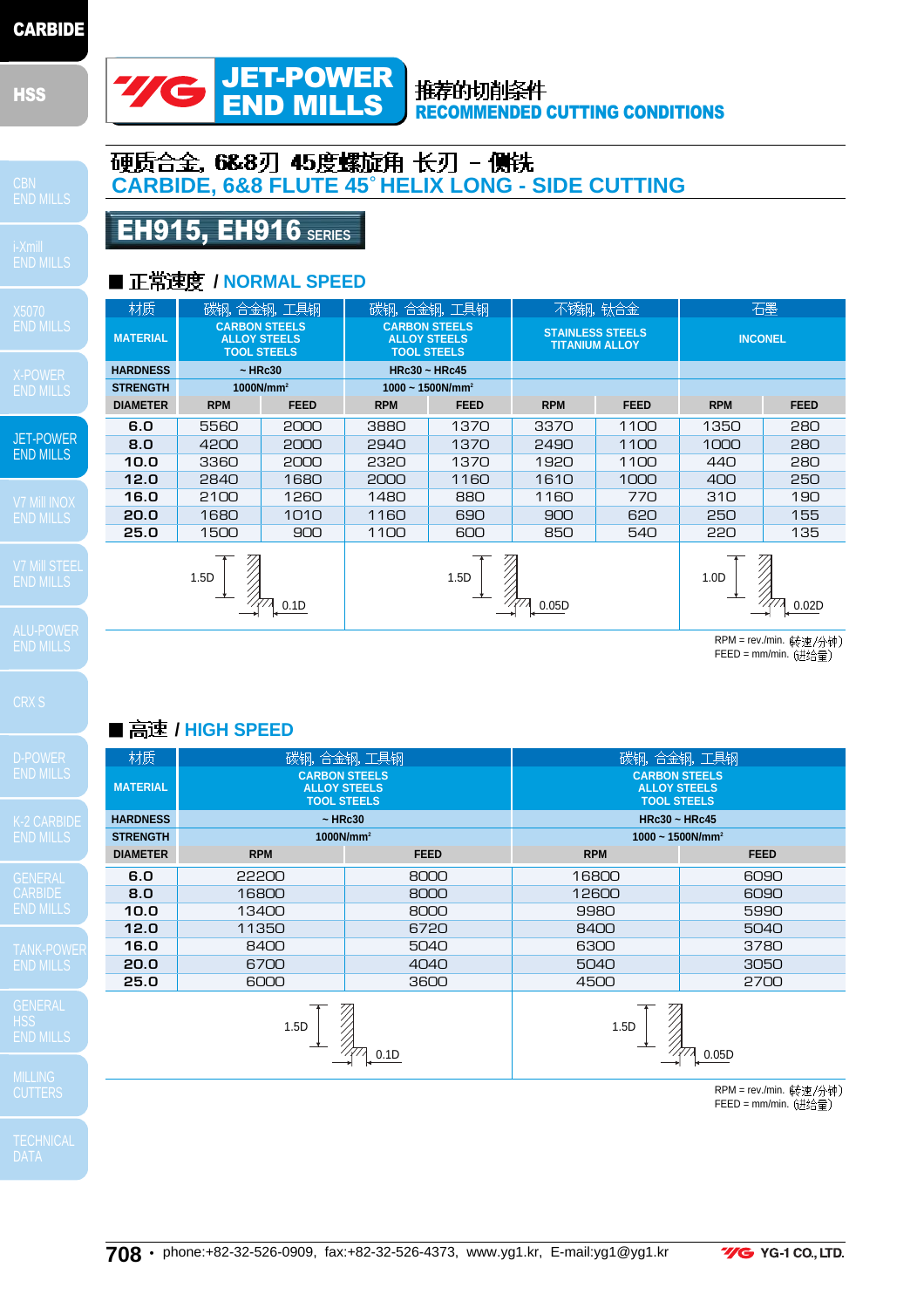### 推荐的切削条件 RECOMMENDED CUTTING CONDITIONS

## 粉末高速钢, 4&6刃 短刃 - 侧铣 **PREMIUM HSS-PM, 4&6 FLUTE SHORT- SIDE CUTTING**

JET-POWER END MILLS

# EE515 **SERIES**

 $\gamma$ c

| 材质              | 碳钢,合金钢,工具钢                                                        |               | 碳钢,合金钢,工具钢                                                        |                      | 不锈钢, 钛合金                                         |             | 石墨             |             | E <sub>b</sub> |
|-----------------|-------------------------------------------------------------------|---------------|-------------------------------------------------------------------|----------------------|--------------------------------------------------|-------------|----------------|-------------|----------------|
| <b>MATERIAL</b> | <b>CARBON STEELS</b><br><b>ALLOY STEELS</b><br><b>TOOL STEELS</b> |               | <b>CARBON STEELS</b><br><b>ALLOY STEELS</b><br><b>TOOL STEELS</b> |                      | <b>STAINLESS STEELS</b><br><b>TITANIUM ALLOY</b> |             | <b>INCONEL</b> |             |                |
| <b>HARDNESS</b> |                                                                   | $~\sim$ HRc30 |                                                                   | <b>HRc30 ~ HRc45</b> |                                                  |             |                |             | $rac{X5}{E}$   |
| <b>DIAMETER</b> | <b>RPM</b>                                                        | <b>FEED</b>   | <b>RPM</b>                                                        | <b>FEED</b>          | <b>RPM</b>                                       | <b>FEED</b> | <b>RPM</b>     | <b>FEED</b> |                |
| 3.0             | 4400                                                              | 185           | 1100                                                              | 23                   | 2200                                             | 110         | 880            | 28          |                |
| 4.0             | 3600                                                              | 210           | 900                                                               | 31                   | 1800                                             | 125         | 720            | 37          | $rac{X}{E}$    |
| 5.0             | 3000                                                              | 225           | 750                                                               | 30                   | 1500                                             | 135         | 600            | 36          |                |
| 6.0             | 2600                                                              | 235           | 600                                                               | 29                   | 1300                                             | 140         | 480            | 35          |                |
| 8.0             | 2000                                                              | 250           | 500                                                               | 28                   | 1000                                             | 150         | 400            | 34          | JE             |
| 10.0            | 1600                                                              | 285           | 410                                                               | 30                   | 800                                              | 170         | 330            | 36          | E <sub>b</sub> |
| 12.0            | 1320                                                              | 250           | 340                                                               | 29                   | 660                                              | 150         | 270            | 35          |                |
| 14.0            | 1160                                                              | 235           | 290                                                               | 27                   | 580                                              | 140         | 230            | 32          |                |
| 16.0            | 1000                                                              | 225           | 250                                                               | 26                   | 500                                              | 135         | 200            | 31          | V <sub>7</sub> |
| 18.0            | 900                                                               | 210           | 225                                                               | 23                   | 450                                              | 125         | 180            | 28          | EN             |
| 20.0            | 800                                                               | 200           | 200                                                               | 17                   | 400                                              | 120         | 160            | 21          |                |
| 25.0            | 640                                                               | 165           | 165                                                               | 15                   | 320                                              | 100         | 130            | 18          |                |
| 1.5D            |                                                                   |               |                                                                   |                      |                                                  |             |                |             | EN             |
|                 |                                                                   |               | 0.05D                                                             |                      |                                                  |             |                |             |                |

RPM = rev./min. 转速/分钟)  $FEED = mm/min.$  $()#sup$ 

**HSS** 

END MILLS

**T-POWER ID MILLS** 

END MILLS

END MILLS

END MILLS

HSS END MILLS